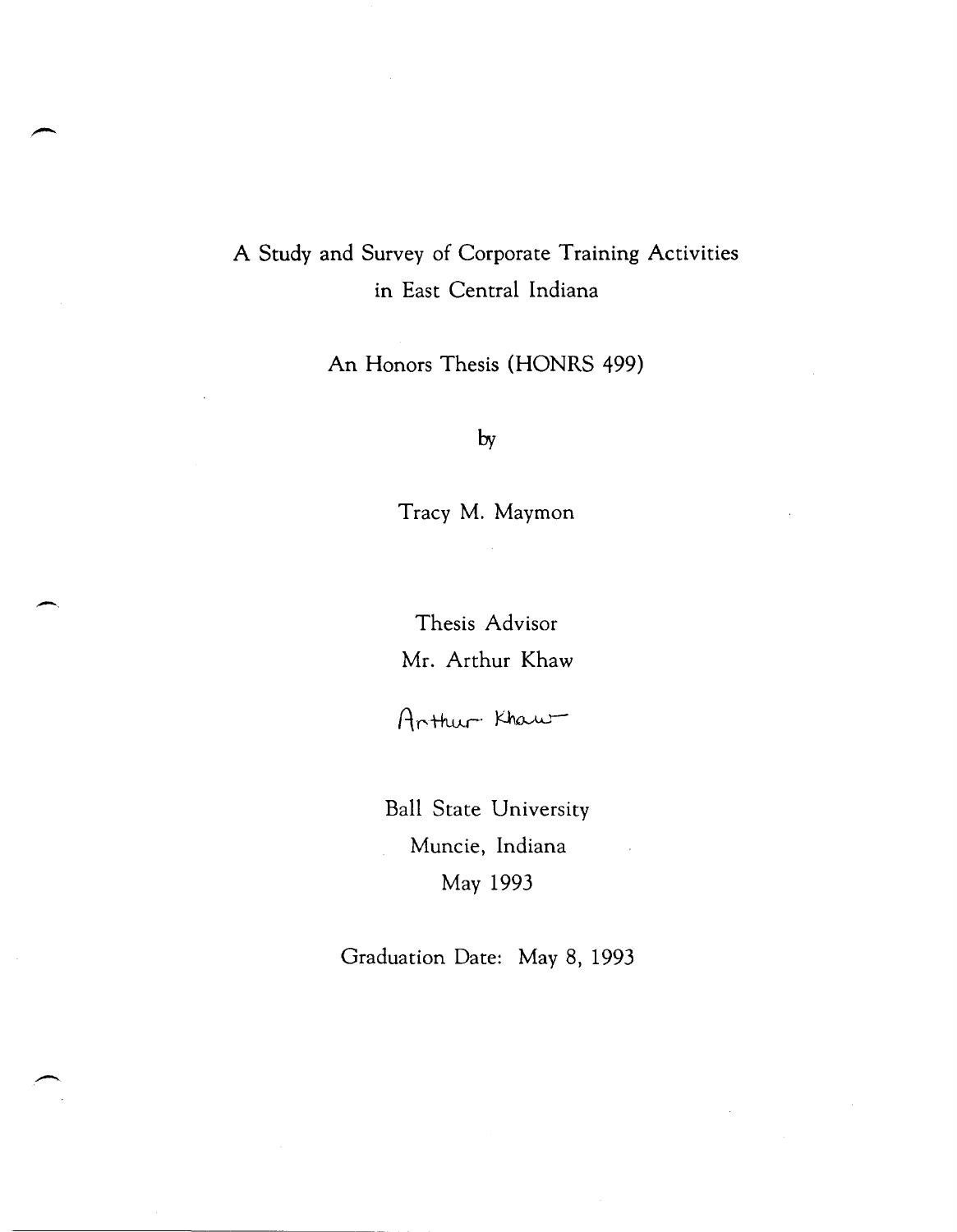# ABSTRACT

-

--

This thesis examines the broad field of training and development within corporations. It is a compilation of both a study of the topic, and a sample survey which could be used to gather more specific information pertaining to training and development.

This study and survey has two major components. After a brief statement of the problem to be discussed, the first major component is a review of literature related to the field of corporate training and development. This component discusses the nature and importance of training, elements of training, different training techniques and training evaluation.

The second major component is a sample survey that could actually be used as a pilot study for more extensive research on the topic of training and development within East Central Indiana.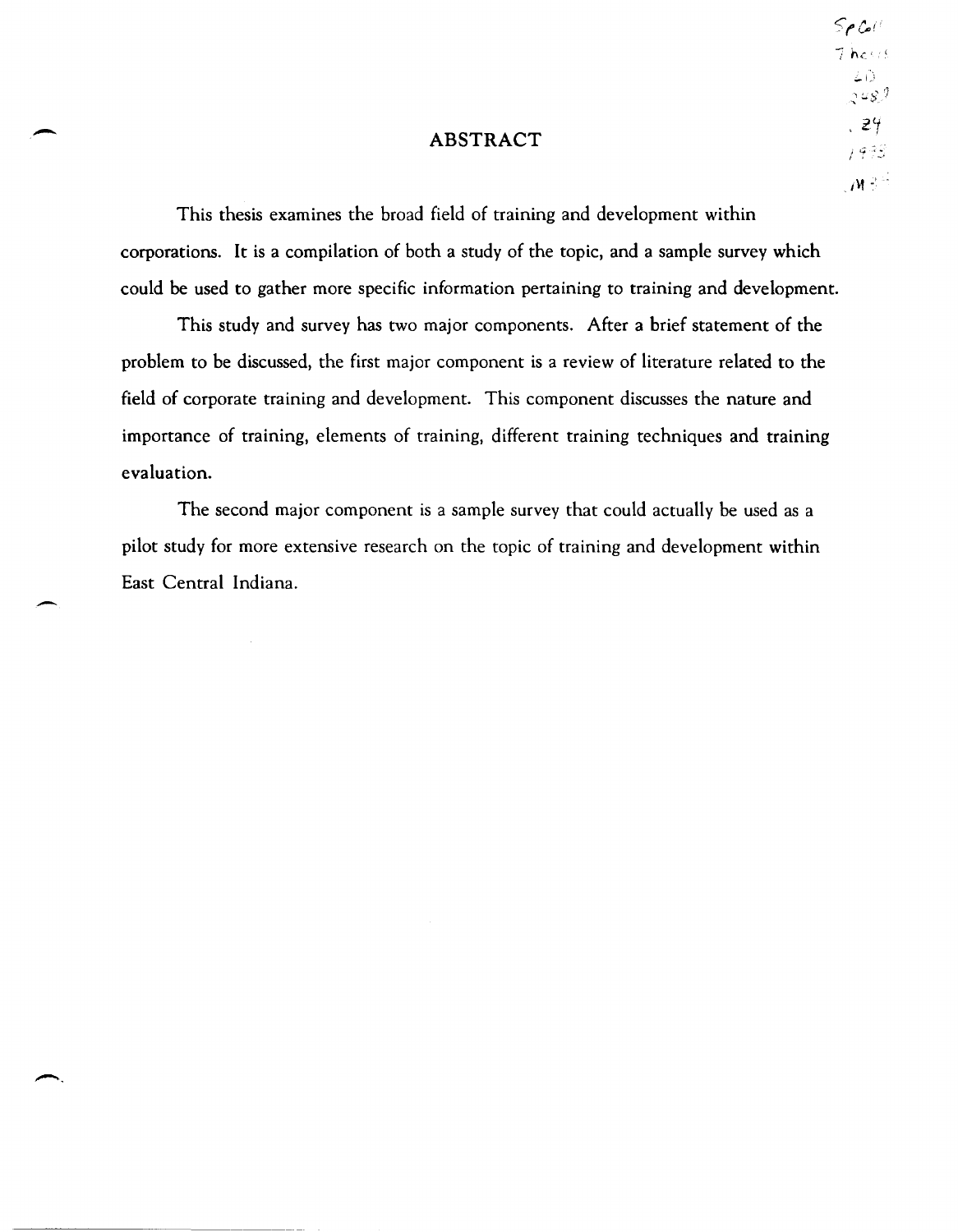# ACKNOWLEDGEMENTS

-,

-

I would first like to thank Mr. Arthur Khaw for his help, advice and suggestions for this thesis. Art, thank you also for your patience with me in completing this project.

Thank you also to my parents for encouraging me to always do my best at whatever I do, and instilling in me the importance of an education.

Finally, I thank my husband for supporting me during this hectic and stressful time of year as I worked on this thesis and other semester projects. We both look forward to my graduation.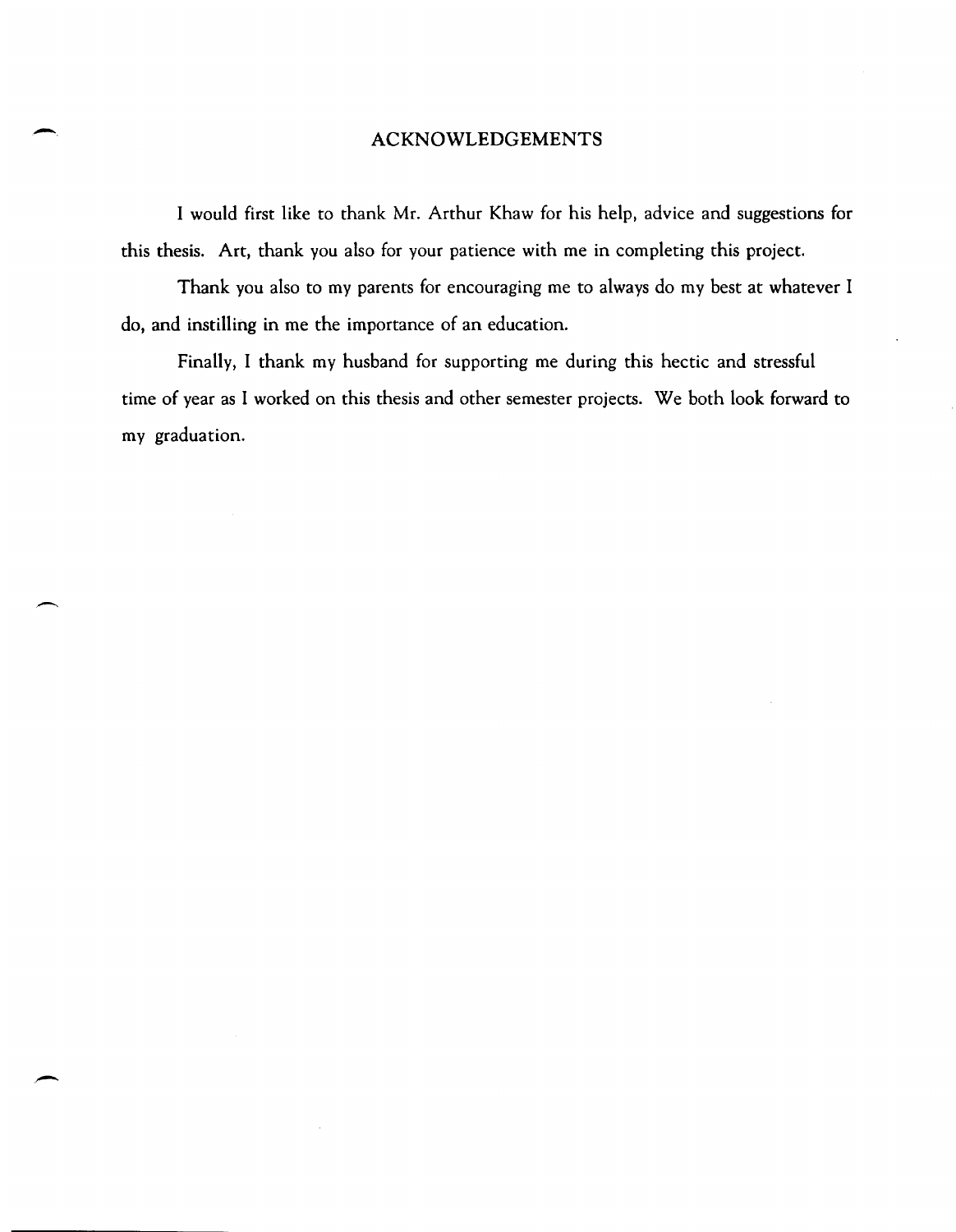## STATEMENT OF THE PROBLEM

Many organizations within East Central Indiana are discovering the need to remain at a constant high productivity level, or to increase their productivity in order to remain competitive with other organizations. Although the number of college graduates in the workforce is increasing, they too need training in order to do their job more effectively and productively. Unfortunately, many corporations cannot afford, or do not have the resources needed to conduct the type of training needed.

This thesis examines literature which discusses the topic of training and development. This discussion is followed by a survey designed to be mailed to corporations within East Central Indiana having more than 100 employees. This survey could be used to investigate several elements of training and development which would provide very specific information about training activities conducted within corporations of East Central Indiana.

The survey specifically investigates:

1) The size and type of organizations that do train their employees, and the type of training techniques utilized.

2) The relationship between the size and type of organization and the type of employees trained.

3) The relationship between the size and type of the organization and the skills employees are being taught.

## Purpose of the Thesis

--

-

Being granted a college degree no longer guarantees one a job. In addition, if a college graduate does get a job, the person, or employee, will not have all the knowledge or skills needed in order to perform his or her job effectively and productively over a long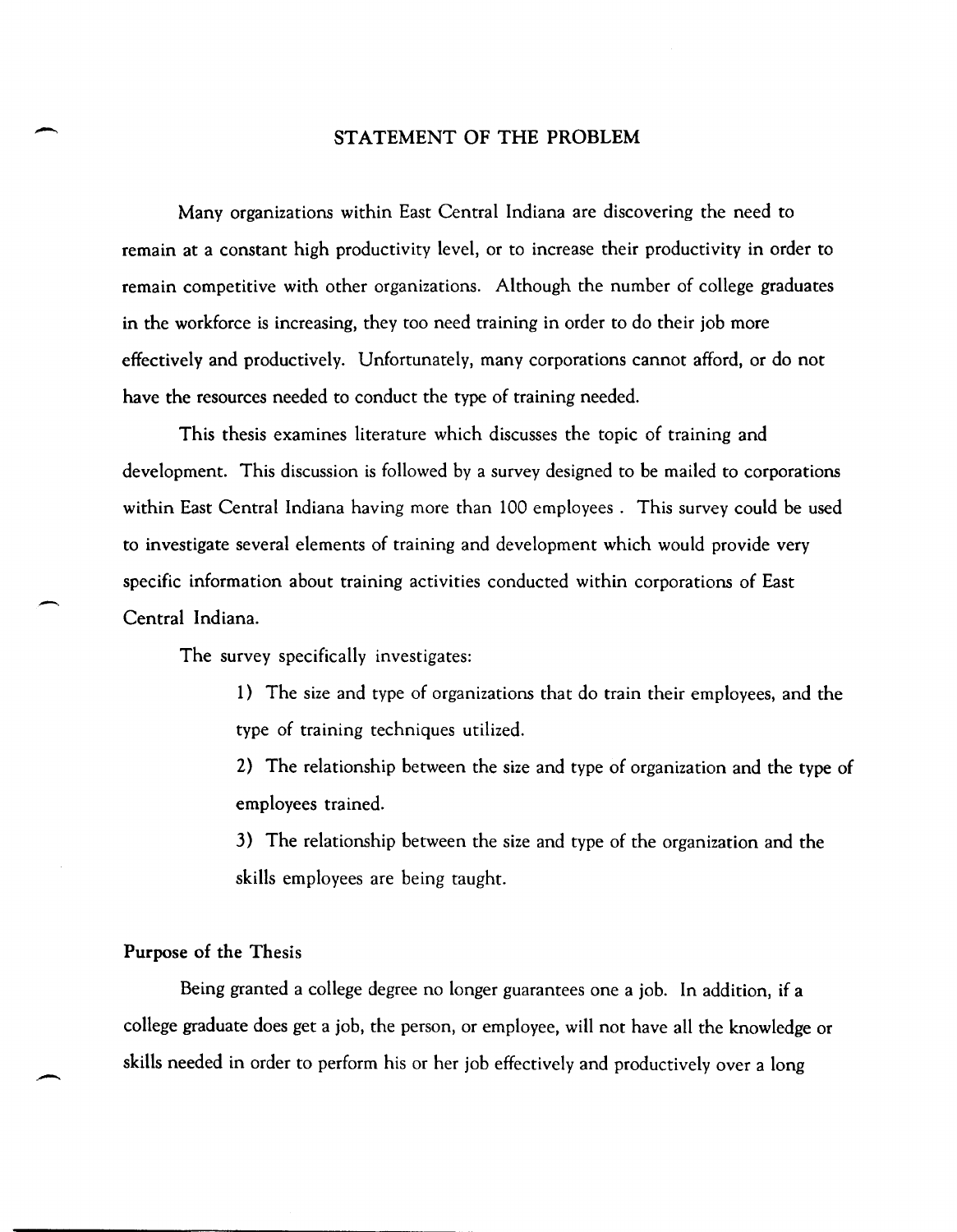period of time. Organizations must commit to training their employees if they wish to remain productive and competitive.

The purpose of this thesis is to discuss the many elements of corporate training and development. In addition, a survey was developed which could be used as a pilot study for a more detailed study of corporate training activities in East Central Indiana. This study focuses on finding the correlations and relationships mentioned on the previous page.

As an honors student, completing a thesis or project is mandatory. As one who will enter the corporate world and would someday like to pursue a career in training and development, this thesis was valuable to my college education.

# Statement of Methodology

,-

As part of this thesis, a survey/questionnaire was developed to investigate the level of corporate training activities conducted in East Central Indiana. This survey was not actually conducted, but could be used as a pilot study for more extensive research.

If the survey would have been conducted, information about specific organizations within East Central Indiana would have been gathered from the Chamber of Commerce within the immediate location of the organizations. This survey would then have been sent to the Personnel or Human Resource Managers of the prospective organizations.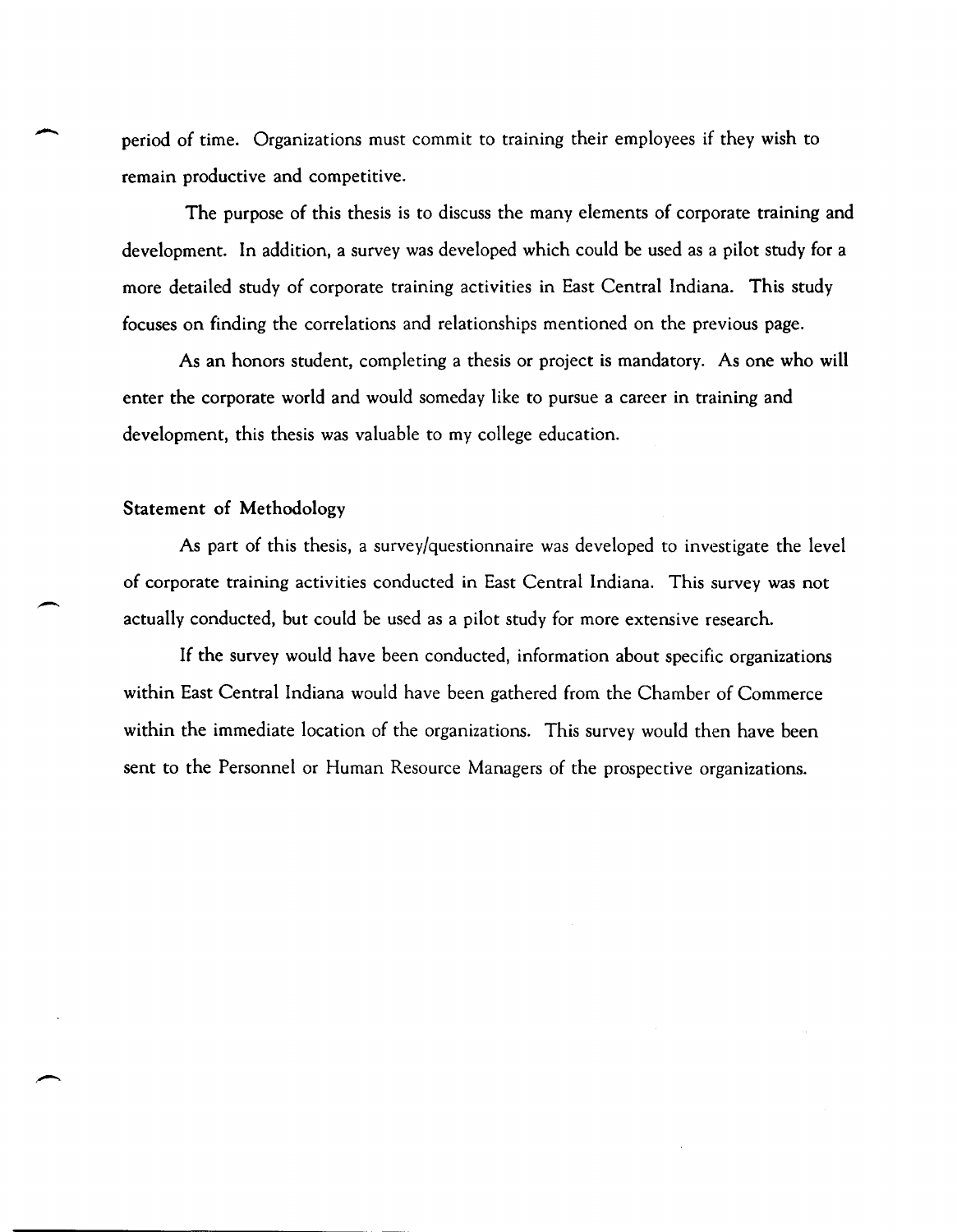# REVIEW OF RELATED LITERATURE

## a. Introduction

-.

-.

An extensive amount of literature exists on the topic of training and development. It's easy to determine the main reasons why the topic of training and development is so widely discussed and written about. The growing diversity of today's workforce and today's ever-growing developing technology, coupled with greater international competition has forced businesses to re,evaluate their business practices and the overall productivity of their employees.

The following information is taken from a variety of sources, and discusses several elements concerning corporate training and development. First, the importance and nature of training is discussed, followed by an examination of the key elements of training. Different training techniques, training evaluation, and the reasons why training fails are also explained.

## h. The Importance and Nature of Training

The American Society for Training and Development estimates that total U.S. and Canadian expenditures on training and development were between \$30 and \$40 billion (Munson, 1984, 1). This amount has since increased and continues to increase. An Oct. 22, 1992 Wall Street Journal article states that the society is urging American businesses to increase training expenditures to at least \$44 billion annually.

Even though such a great amount of money is spent on training, the same article says that "corporate commitment to training is inadequate and uneven," according to analysts. It goes on to explain that businesses that do provide training "concentrate on managers, technicians and professionals, not rank and file workers. As a result, fully 89% of American workers never receive any formal training from their employers."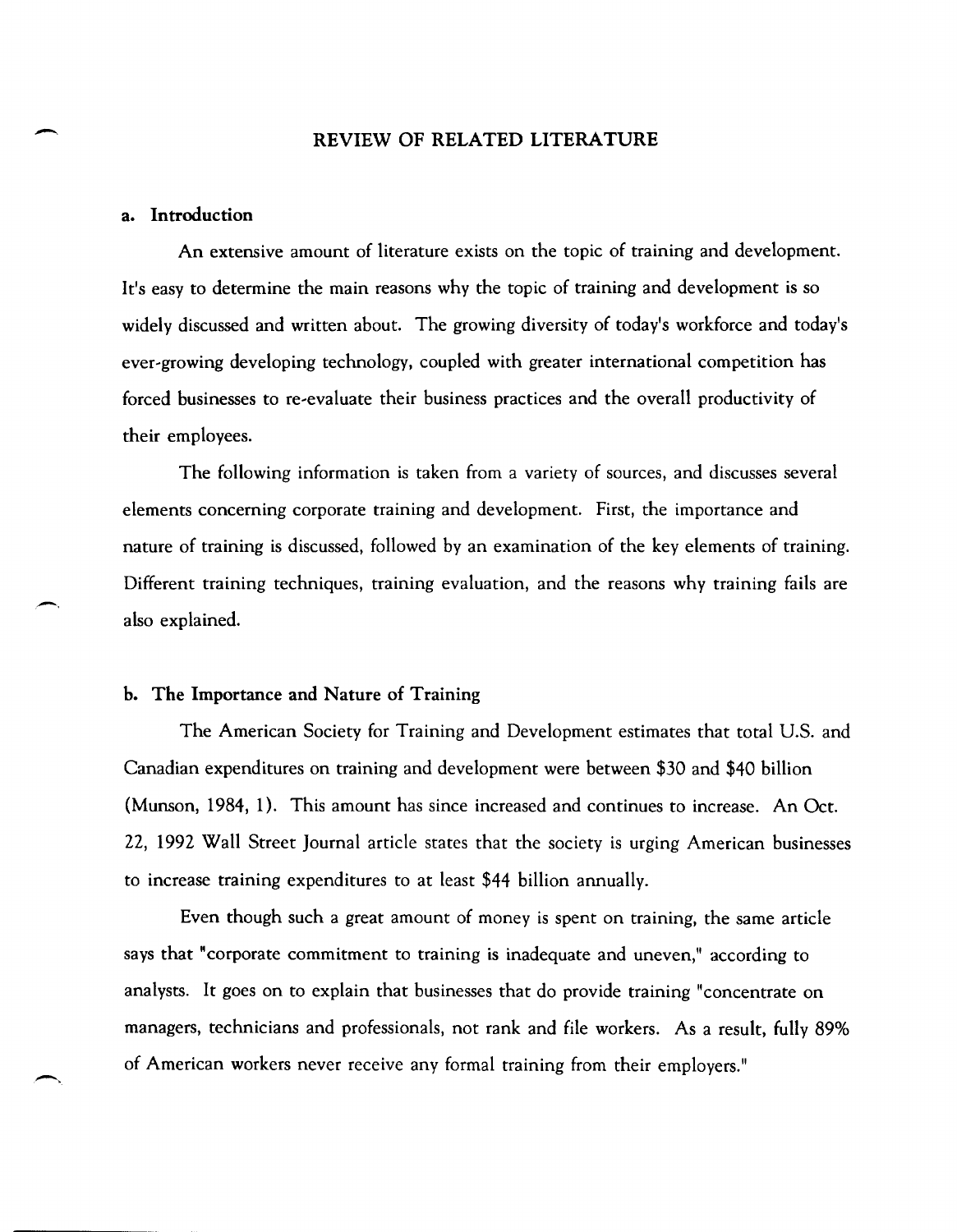But both need and necessity may cause this to change. The article explains that a 1990 report of the Commission on the Skills of the American Workforce inspired legislation that "would require all companies to invest 1 % of payroll in training."

According to Lawrence S. Munson's book, How to Conduct Training Seminars, statistics on productivity are often "persistently unfavorable" (1984, 2). Munson also states that "there is a widespread need in business, industry, government and other institutions to make people more productive and to make people in new jobs more quickly productive. Natural talent gets people only so far" (1984, 2). Most businesses have found shortening the time needed to make new employees productive is providing a "great payoff' (Munson, 1984, 2). In addition, with the spread of advanced technology there is a greater need for specialized knowledge and skills, meaning that "natural talent may not even get one started." Even positions requiring advanced degrees are requiring "some training in the specifics of the particular job" (Munson, 1984, 2).

Most current research is indicating that corporate training and development is important because it improves productivity. In today's global economy, American businesses must be highly competitive in order to survive.

Another related point that must be emphasized is that today, businesses themselves are becoming a global entity; more and more minorities are in the workforce, and their numbers will continue to increase. As a result, employees are having to be more conscious of the way in which they interact and communicate with each other, and they must learn to be aware of their prejudices.

Fortunately, this fact is being recognized by more and more businesses, and being addressed through cultural/diversity training. A May 1992 Training and Development article titled "Shedding New Light on Diversity Training" says that a major public utility company utilizes diversity training "to create an environment in which cultural diversity improves the organization's competitive advantage in such areas as productivity, customer service, employee recruitment, and employee retention" (May 1992, 45).

-.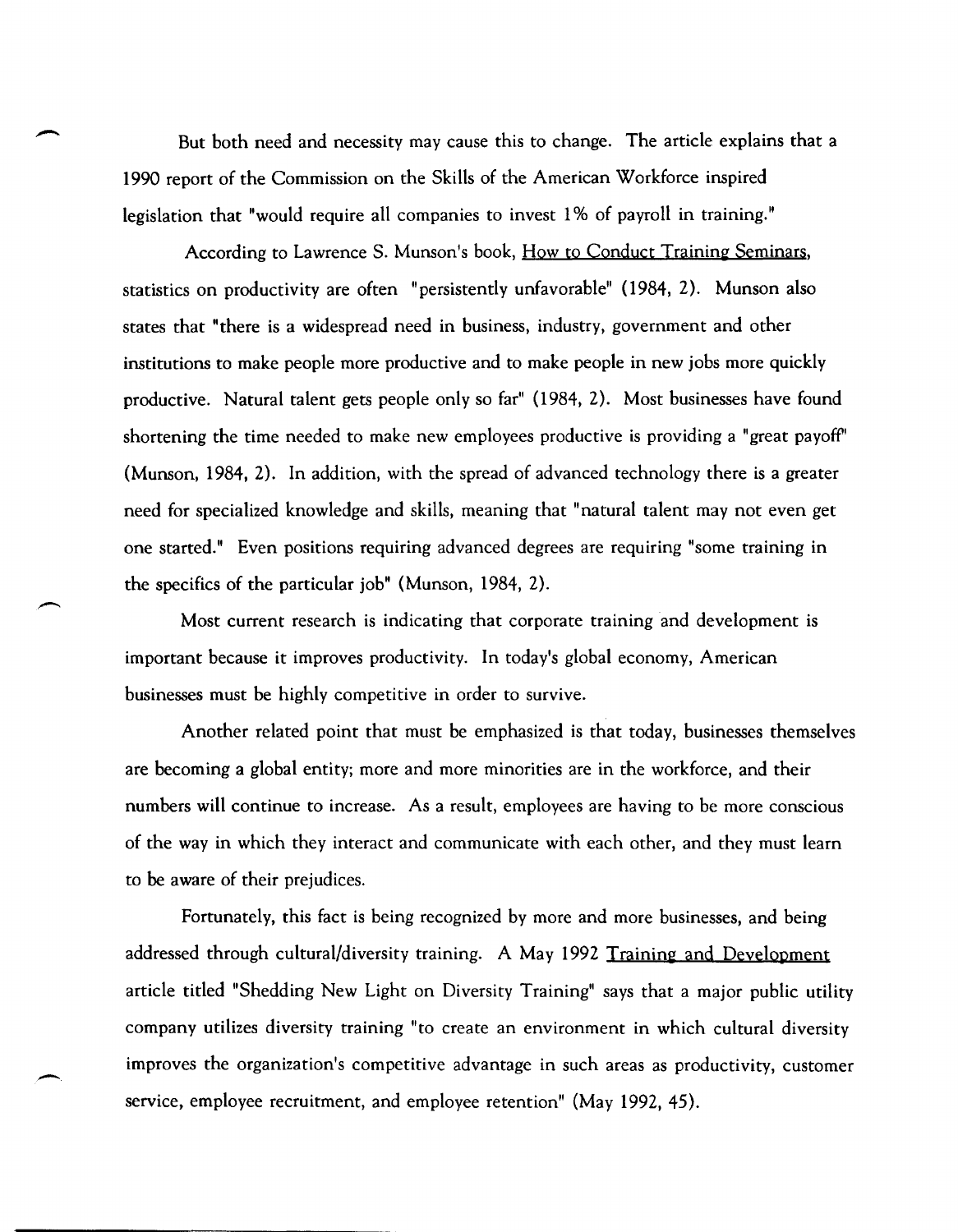From the information given, it can be concluded that corporate training and development is important because of the growing need for American businesses to be productive in today's competitive global market. Munson's book says the ultimate aim of training is to improve the productivity of human resources (1984, 1). The nature of the training itself depends on what the company perceives its major barrier to productivity as being. Many companies may utilize a diversity or cultural training because of problems in employee relations. Another company may utilize a more technical, specialized training program because it detects a lack of technological knowledge in its employees. Whatever the situation, increasing productivity is the ultimate goal. But determining the goal and nature of the training are just preliminary steps. There are many other elements involved in developing a successful training program.

#### c. Elements of Training

-.

-.

#### Developing an Effective Training Program

Within the corporate structure, the human resource department usually has the responsibility of developing training programs (unless an outside consultant is hired). Developing an effective training program requires careful, extensive planning. Unfortunately, this is not always possible within the corporate structure when almost everyone is facing time constraints and numerous responsibilities. Even though the importance of planning is "preached in virtually all management training courses," it is generally not practiced by training directors. "In a limited survey of some 61 training directors in 1979, 21 % of the respondents admitted that they had no 'written statement of overall purpose or mission' for their departments. Only 15% reported that they had a written plan" (Munson, 1984, 62).

Even though conducting extensive planning may be difficult to do, the benefits of having a carefully constructed written plan are numerous: better results, better use of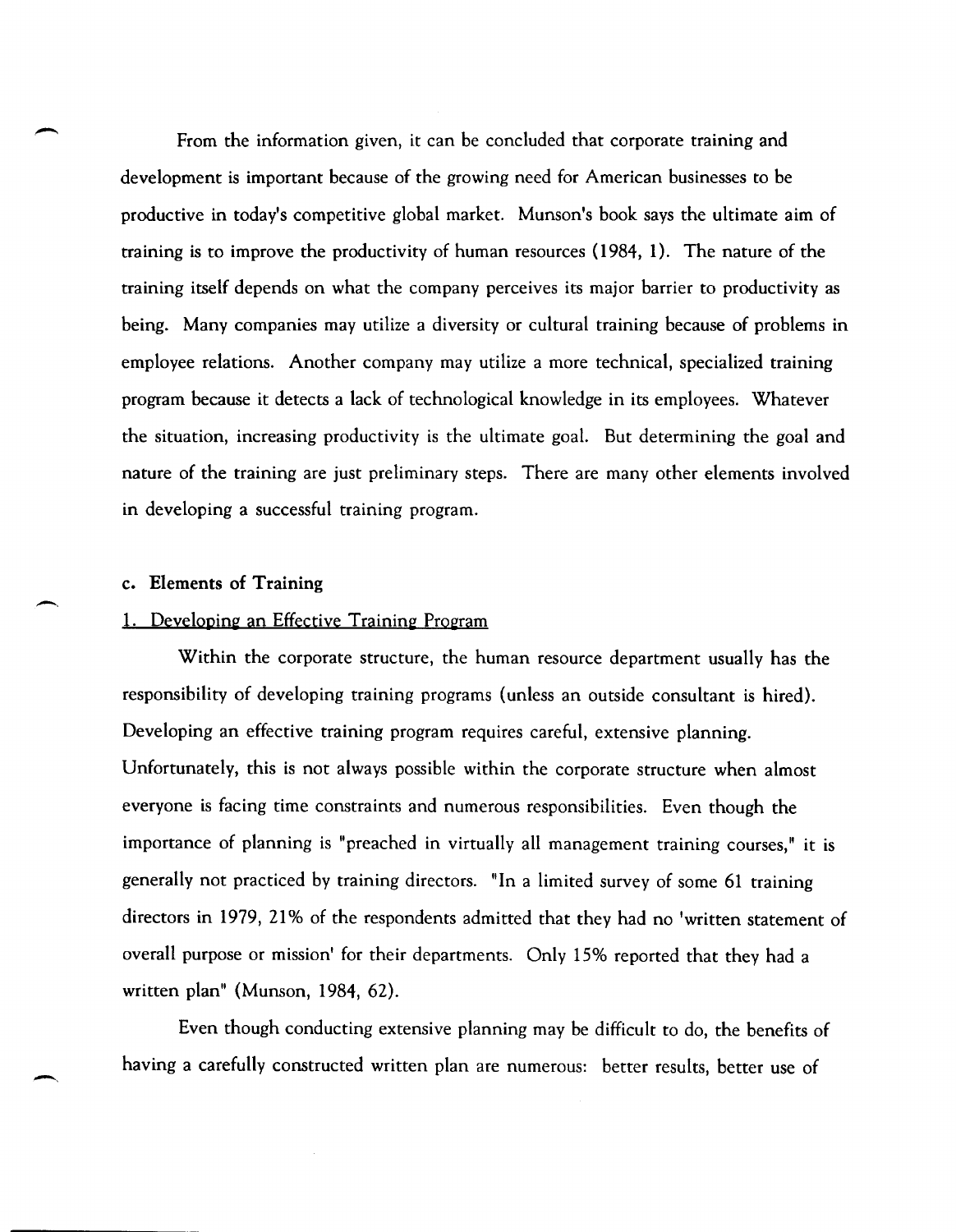resources, making work easier, having more control, and gaining management support (Munson, 1984, 63-66).

First, when one takes the time to plan the training program there is time to consider what exactly needs to be accomplished and why it is valuable to the organization. Time also allows the planner to anticipate potential problems that may occur and prepare alternative actions. Planning also gives one the chance to evaluate the cost of the program, eliminating any surprise costs at the end of the training program. When trainers know exactly what needs to be accomplished, why it is valuable, can anticipate problems and are aware of costs, the training program will have better results.

Secondly, planning allows trainers to have better use of available resources. Planning enables trainers to find needed resources, and alternative resources if primary sources are not available. Without planning, a trainer may find a resource he/she may need is not available at the time of training, and he/she is stuck without an alternative plan, and no resource from which to refer.

Of course planning makes a trainer's job easier at the time of the training program. Trainers can refer to a written plan anytime during the training program. In addition, a written plan can be used for future training programs; it is a "continual guide to action" for future training, therefore eliminating a great deal of work (Munson, 1984, 64).

When a trainer knows what needs to be accomplished, has all available resources and a written plan to refer to, he/she is bound to feel more in control. With a written plan, the trainer can determine what must be done each day prior to the program, reducing the chance that something is forgotten. It also gives the trainer a chance to divide the plan and distribute responsibilities to assistants.

Finally, a carefully planned training program has a much better chance of attaining top management support, which is so vital to the success of any training program. More and more corporate trainers are realizing the success of their programs is dependent on management support of their efforts. A written plan enables trainers to

-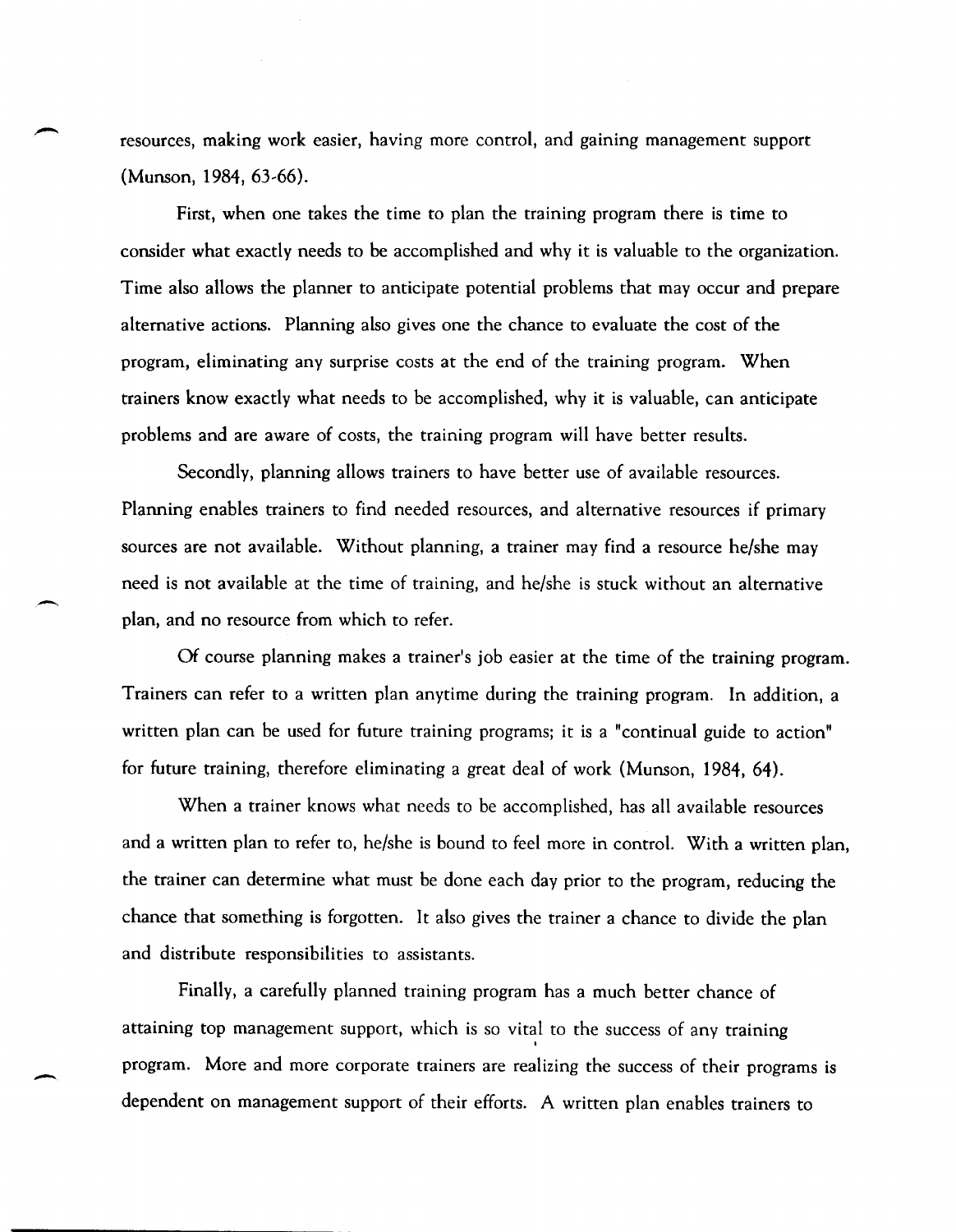provide proof of what will occur during the program. More importantly, discussing the plan with management lets them have input. Munson says that "more people should produce more ideas; and more ideas should result in better plans" (1984, 66). In addition, remember that top management has the power to eliminate training programs, and when they see a written plan they are more likely to believe in its success.

It is often difficult to do such careful planning within a corporate setting. This is due to many factors, some already mentioned such as time constraints. Other factors include budgetary constraints, and the need for other's cooperation. It is often difficult to attain the cooperation of others because of their time constraints and responsibilities.

Even with these difficulties, planning is essential in the development of an effective training program. When possible, some type of planning must be conducted if the training is going to succeed.

Although it may be impossible to do a plan that is as complete and thorough as desired, Munson's book provides some general guidelines "for an acceptable training plan." No matter what form the training program takes "these fundamentals should be followed" (1984, 76).

-.

-

First, the program must be "needs related," meaning there is a legitimate reason why employees need the training. This is determined by conducting a needs analysis (Munson, 1984, 76), which is later discussed in more detail.

Second, a plan must make assumptions about future conditions of the organization. For example, is the company expected to grow within the near future? If so, management training may be needed. Another example is that there may be an expansion of technology within the company, requiring more technological training (Munson, 1984, 77). Making assumptions helps justify the training.

Third, and probably most important, the plan must outline specific measurable objectives. According to Munson, the plan "should provide two kinds of objectives. There should be broad objectives covering the overall program for the time period involved. There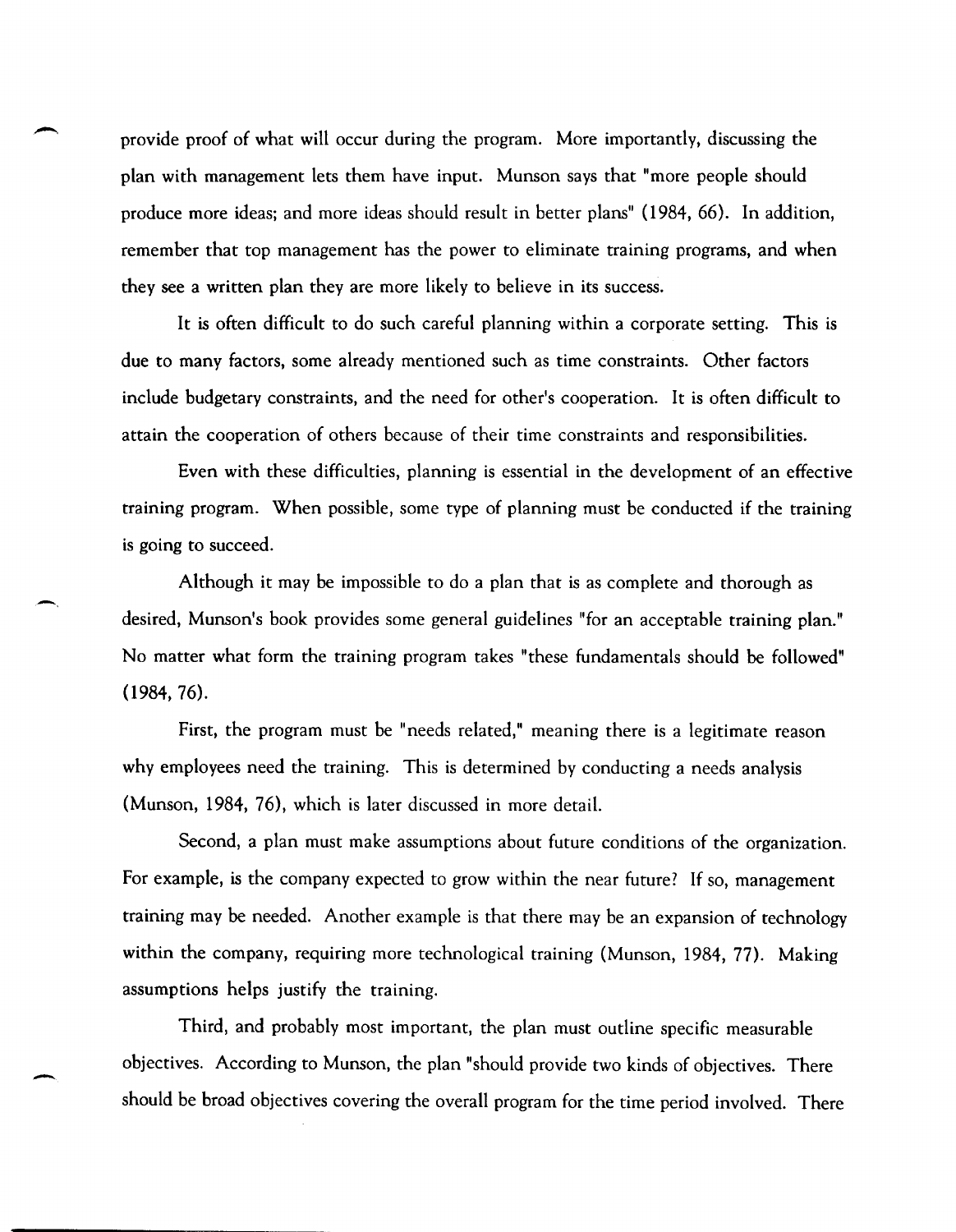should also be specific, behavioral objectives for each of the separate programs included in the plan" (1984, 77). By determining objectives, the results of the program can more easily be determined.

Fourth, the subject matter, or content, of the training program should be fully explained. The specific audience, or employees for which the training is intended should also be stated (Munson, 1984, 78).

Fifth, the plan should include a schedule of activities, seminars and lectures that are part of the program. This includes listing the place of each event. All activities should be described in detail. This schedule can then be used as a promotional piece within the organization to facilitate registrations (Munson, 1984, 78).

Sixth, the plan should outline any coordination the trainer has made with other departments, groups or management within the organization. When this information is included in the plan, it may prevent these groups from backing out on their responsibilities (Munson, 1984, 78).

Seventh, the time-span of the entire training program should be outlined in the plan. This helps in predicting budget constraints, and may help in forecasting any changes that must be made to specific aspects of the program (Munson, 1984, 78).

 $\overline{\phantom{0}}$ 

-.

Finally, the overall cost-effectiveness of the program must be explained. The value the training program will have on the organization must be outlined, along with an estimated cost for conducting the training. Many times it is difficult to place a monetary value on the benefits a training program may have, but the program is more easily accepted by top management when there has been an attempt to determine the overall costeffectiveness of the training (Munson, 1984, 78).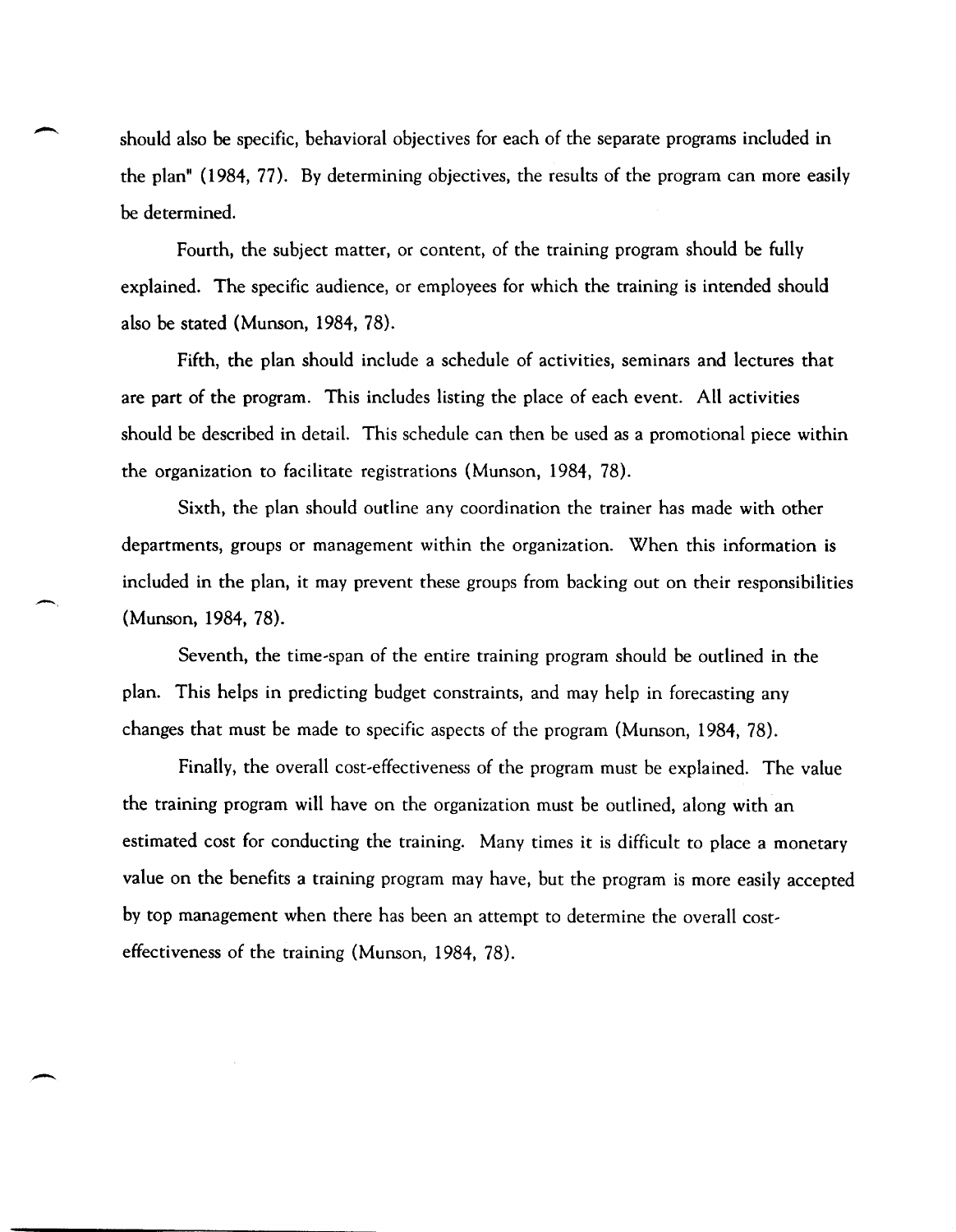#### 2. Trainers' Skills

-

 $\overline{\phantom{0}}$ 

The importance of having a well-planned training program is immeasurable, but even the best designed and most thoroughly planned programs can be unsuccessful if the trainer, or leader is ineffective. Without a knowledgeable, dynamic leader, participants may become bored, uninterested and unmotivated to learn.

There are many important skills a trainer must possess if the training program is to be completely successful. In addition to specific skills, there are also certain qualities a trainer must possess to ensure the program will be successful. Depending on who one talks to, one may get a variety of suggestions as to what the most important skills and qualities are. Even with the various suggestions, there does seem to be general agreement on several abilities and skills that a trainer must possess.

One important quality a trainer must have is commitment. Munson says to "look for people who have a high, positive motivation toward training" (1984, 119). This will ensure that the trainer believes in the importance of the training. Kate Ludeman, an owner of a California training company agrees, and says to look for someone who is committed to the cause and the company (Ludeman, 1992, 21).

Another important quality is credibility. The trainer must have proven success. The trainer should be "someone whose position, background, or personal impact predisposes these groups to accept the ideas presented" (Munson, 1984, 119). In other words, trainees should be at least willing to listen and learn new ideas before the training even begins, simply because of who the trainer is.

Finally, another highly regarded quality is knowledge of the subject matter. The most important reason for having knowledge of the subject is that "it gives the seminar leaders personal experiences and insights to share with participant groups, thus adding interest and credibility" (Munson, 1984, 120). In addition, it makes the ideas and the trainer more believable to the participants. The most obvious reason for having a trainer with knowledge of the subject is that the training will be much more accurate, and because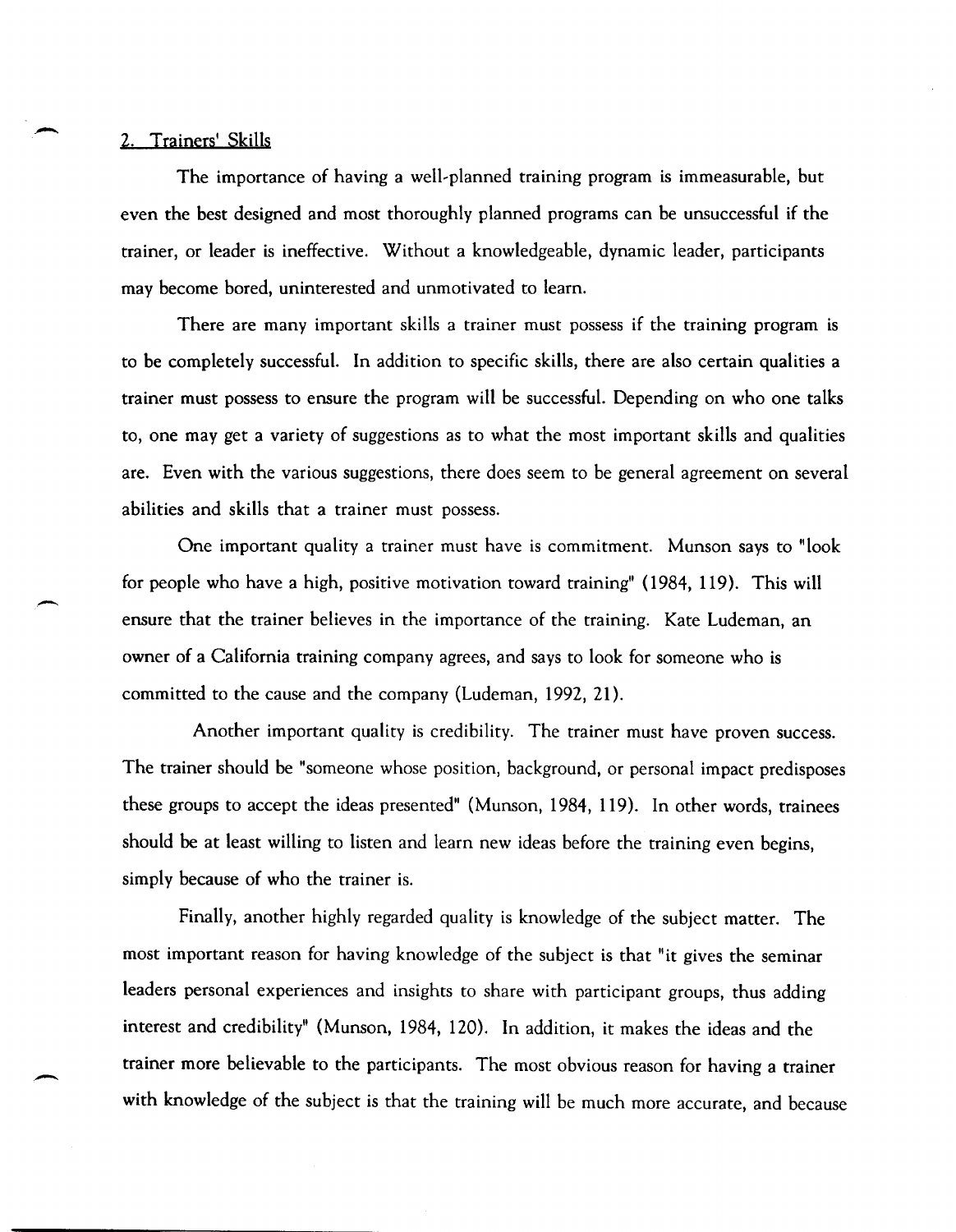the trainer will not have to do as much research or constantly refer to notes, the training will flow much more smoothly.

# 3. Who Needs to be Trained?

Determining who needs to be trained may be the most difficult, or time-consuming aspect of developing a training program. If done correctly and thoroughly, the process of determining who needs to be trained consists of testing employees and predicting future needs of the organization.

Even though it is a difficult process, Munson's book says that "the first, and probably the most important step in developing a training plan is to determine the current and future training needs of the organization. All planning should start with an assessment of the future environment" (1984, 69).

After this is completed, trainers must determine which employees will need the appropriate training in order to achieve the forecasted goals and needs of the organization. This is done by conducting an employee skills assessment.

Conducting employee skill assessment tests, or needs analysis is probably the most vital element of training. "Employee skills assessments can identify the logical, relevant developmental needs of a company's workforce" (Mirabile, 1991, 19). Conducting a superb training program will prove to be no benefit if the wrong people are being trained.

"Pinpointing Development Needs," a December 1991 Trainine- and Deyelopment article, outlines six steps for "identifying the skill requirement of jobs and people" (Mirabile, 1991, 19). These steps are just one of many approaches used as a model for determining who needs to be trained.

The six steps are: 1) identify competency or success factor information, 2) build profiles, 3) assess employees, 4) identify gaps, 5) identify development options, and 6) follow through.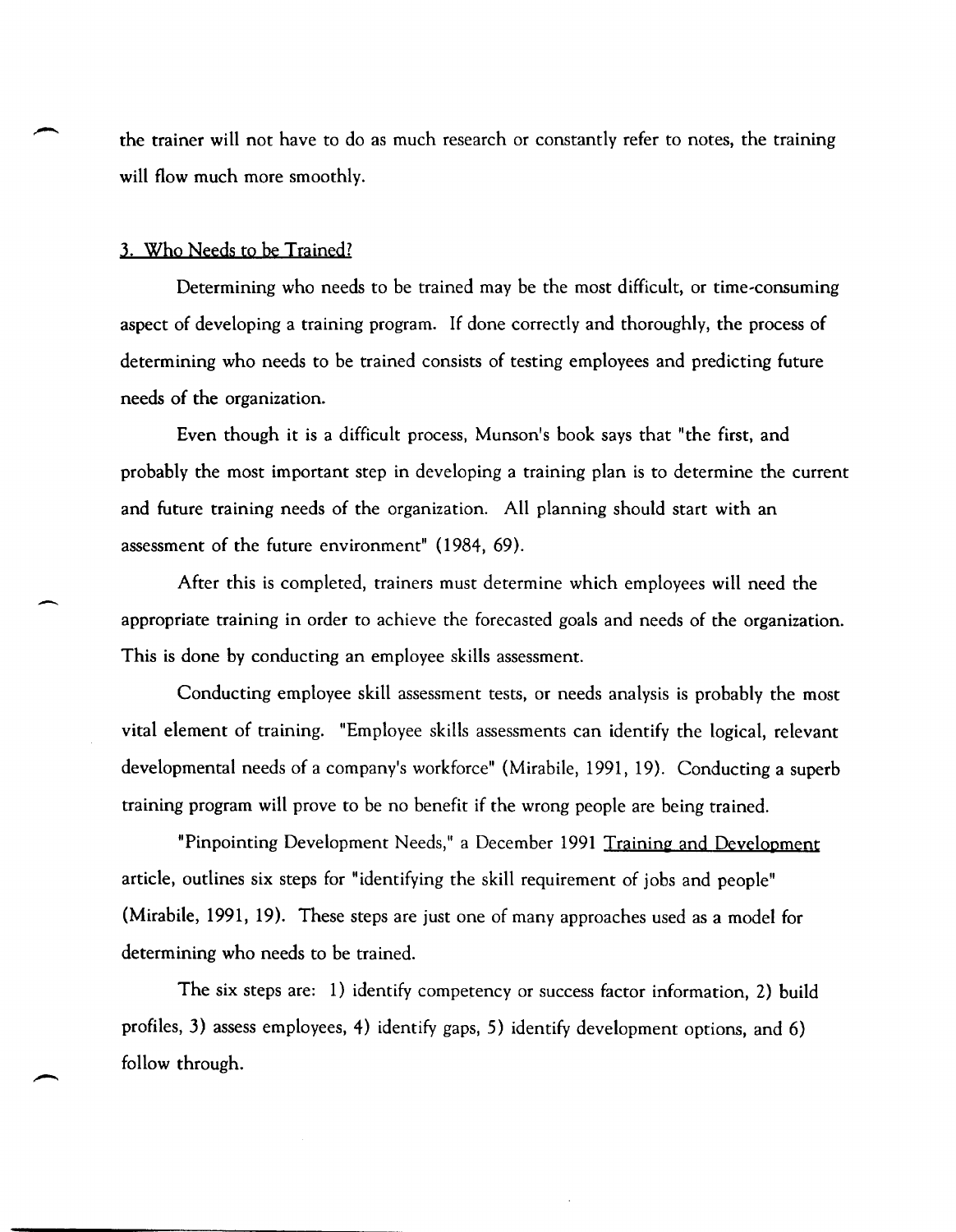The first step of identifying competency, or success factor information means identifying "the things people must know and be able to do in order to perform a set of job requirements." Competencies, or success factors, include the "knowledge, skills, abilities, behaviors and characteristics that represent the fundamental skill or behavioral components of a job" (Mirabile, 1991, 20).

After completing the first step, trainers must now "construct job profiles using the previously created success factors." The ultimate goal in constructing profiles is to produce "a relatively clear and accurate picture of a particular job or job family" (Mirabile, 1991, 20).

The third step is probably the most difficult and time consuming. The process of assessing employees can be done in a number of ways. One of the most common is by using a rating system. Information from performance appraisals can also be used. Many performance appraisals are done using a rating system. Some common performance appraisal methods used include graphic rating scales, behaviorally anchored rating scales and mixed standard scales. Although these methods vary slightly, they all function on the same principle; rating employees against an established set of criteria (Schuler, 1993, 296-299). When doing needs analysis, the criteria could be the pre-determined success factors.

-,

Whatever method is used to assess employees, it is suggested "to gather information from the employee, the employee's immediate supervisor, and two of the employee's peers" (Mirabile, 1991, 21).

After assessing the employees, the next step is to compare the results to the previously created job profile (done in step two). By doing a thorough comparison one can "identify the most logical and most critical gaps in development" (Mirabile, 1991, 21). The comparison is done by examining the actual levels of competency in relation to the required levels of competency according to the job profile. "The difference between the two is the gap" (Mirabile, 1991, 21).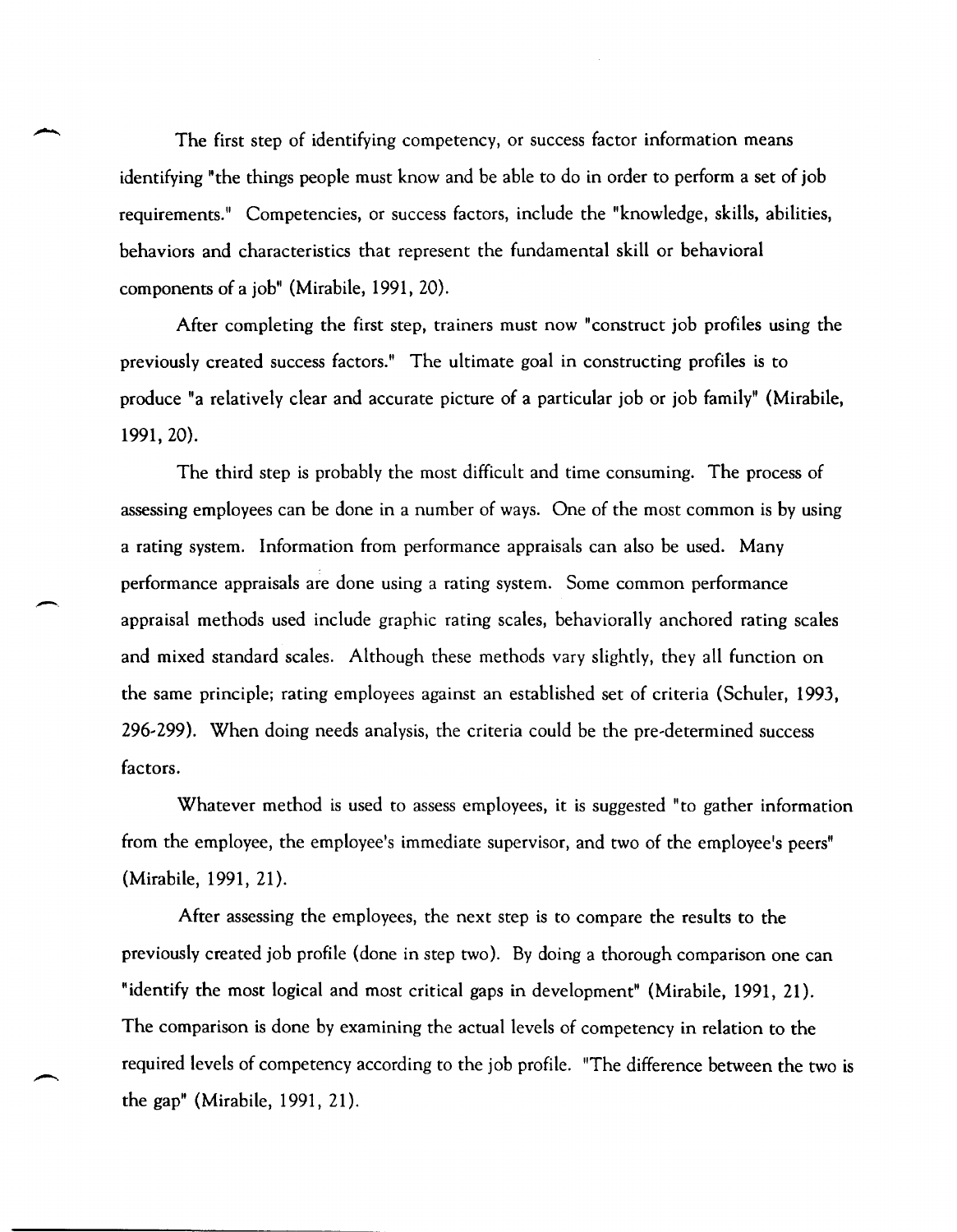The fifth step is identifying development options that will directly address the relevant competencies. This of course is when the actual training activities are conducted. Most are either formal, in,house training, or external programs such as workshops, seminars or classes (Mirabile, 1991, 21-22).

The sixth and final step is follow through. This means providing rewards to employees for their progress. Mirabile says that if organizations expect employees to acquire higher and more complex skill sets, then they should create or modify reward systems to address participation ... In other words, some type of mechanism should be in place to commend and reinforce desired behavior. People need to see tangible rewards for their efforts (Mirabile, 1991, 22).

In summary, in order to determine who needs to be trained, one must first construct desired job profiles, assess employees, then compare the results to those desired. This will determine the areas in which the employees need training and development.

#### 4. Where Training Takes Place

Choosing a location for training activities is an element of training, the importance of which is often overlooked by trainers. But the location is often more vital than one thinks, as Munson's book says that the "best designed seminar may nevertheless fail if the seminar setting is wrong" (Munson, 1984, 103).

But this applies to all training activities, not just the seminar. Whatever type of training is being conducted, whether it be a seminar, lecture or other activity, the environment in which it takes place is an element that must be considered when planning. Munson says "a good environment can't assure success, but a poor one can mean failure" (Munson, 1994, 103).

Munson's book lists and describes the various settings used most often for training activities. Some of the locations are in-house (within the organization's building or immediate area), while others are off-site. Whether the training takes place on or off-site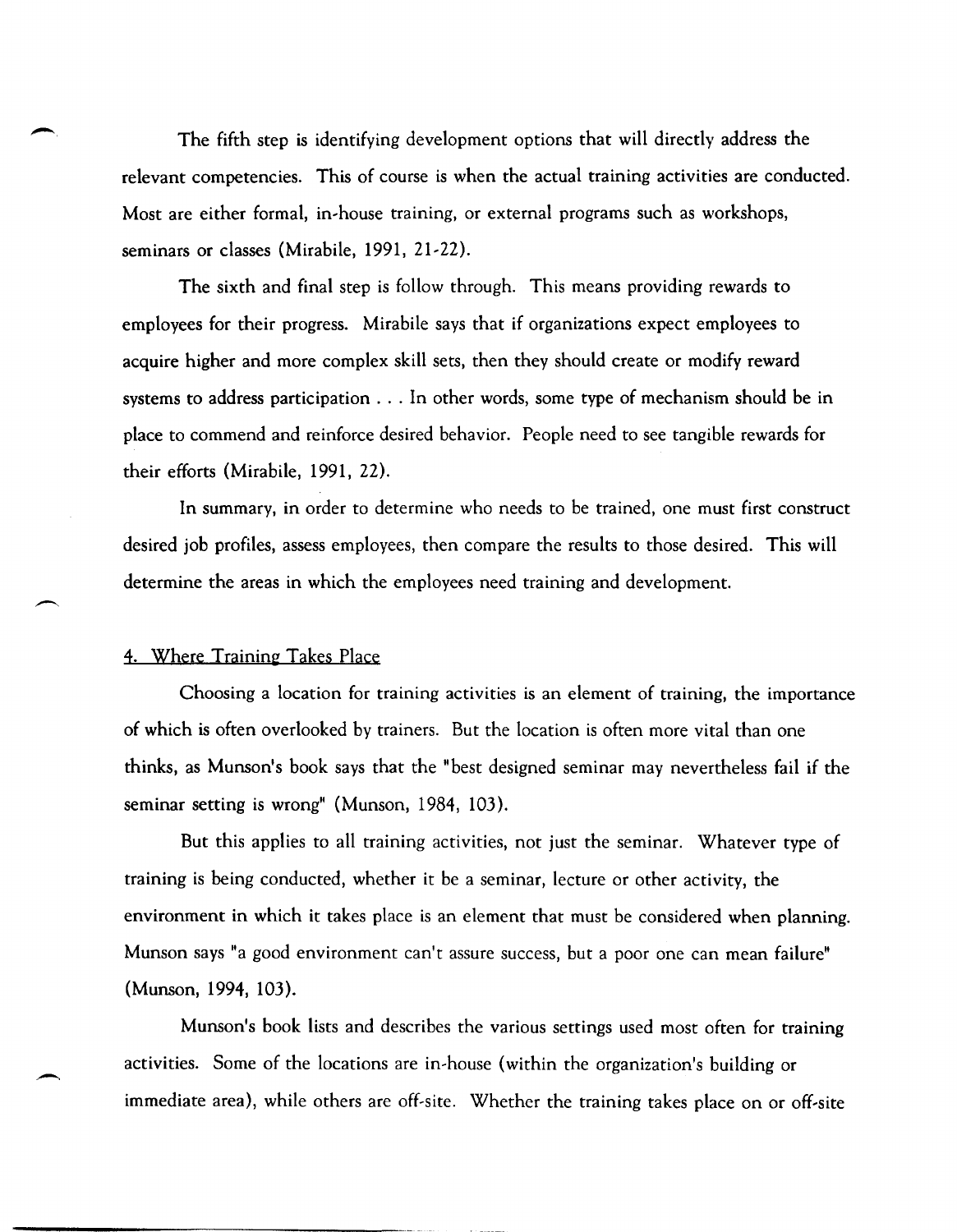depends on two main factors: the type of training being conducted, and who is conducting the training.

Examples of on~site training may include training which requires trainees to use company technical equipment, or a training seminar which is being conducted by the company's human resource training and development staff. Common locations include a room designed especially for training, away from other operations, or a company conference center, usually located on or near the premises.

An example of off~site training may be a training seminar which is being conducted for, and relevant to more than one company. The most popular of these being workshops, classes or other seminars. These are usually conducted by independent consultants. Common off~site locations include: hotels, conference centers, remote retreats and resorts.

Once a location has been decided, there are several factors to consider. These are physical and psychological considerations. Because these considerations include physical comfort and room set~up, they are vital to training success.

Munson states that participants' physical needs must be considered when choosing a location. "Their minds cannot function with full effectiveness if their bodies are uncomfortable" (Munson, 1984, 110).

One of the most important physical considerations is temperature. As temperature increases, there is an increase in lethargy and drowsiness, and a decrease in quality of group discussion. On the other hand, if the room is too cool, participants become too uncomfortable to concentrate. A factor related to temperature is ventilation. Once again, if the air within the room is not moving adequately, concentration and involvement will decrease.

Vision and hearing are two additional factors to consider. Participants must be able to see the instructor, any visual aids being used and a chalk board or easel (if used). This of course means that adequate lighting is needed. In conjunction, participants must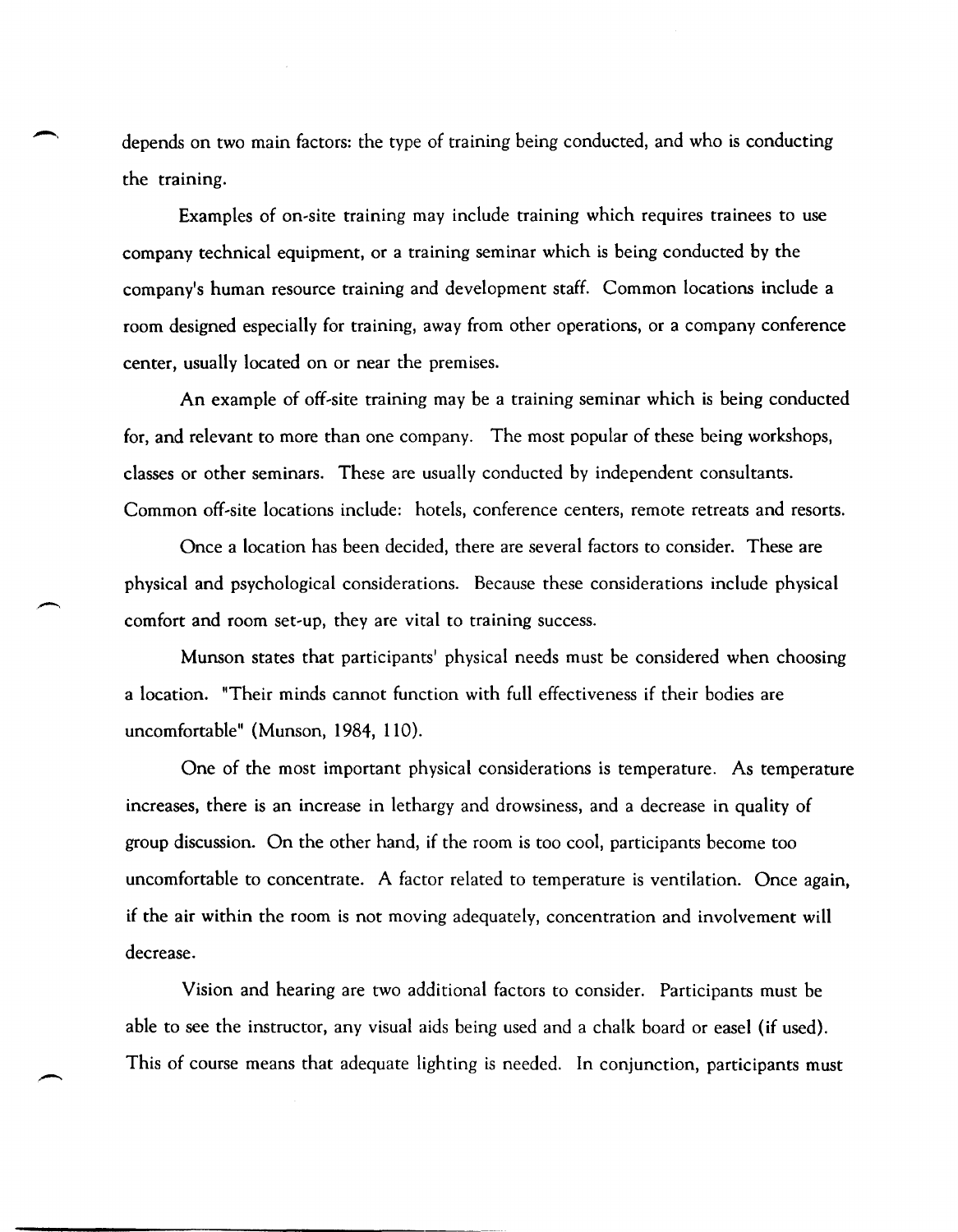be able to hear the instructor and the other participants, especially if a discussion is facilitated.

These are the main factors to consider when deciding a location for the training program. As mentioned earlier, the importance of the location, and its comfort is often overlooked by trainers. If overlooked, it could mean the program will not be as successful as it possibly could have.

#### d. Training Techniques

As just explained, the location of the training program is an element that can be vital to the success of the training. But just as important is the technique used to train employees. Many trainers believe the saying, "The medium is the message," (Goldhaber, 1993, 400). Although this is not entirely true, the importance of the technique used cannot be overlooked.

"Communication training techniques are the instructional procedures or approaches the trainer uses to accomplish the behavioral objectives of a program." The question asked at this point in developing the training program is how should the training be administered (Goldhaber, 1993, 400).

There are numerous techniques from which to choose, but Goldhaber's book on Organizational Communication says to "select instructional techniques that are appropriate in creating optimum learning conditions for meeting the objectives of the training program" (1993, 400). Following is a discussion of several techniques commonly used in corporate training programs.

#### **Lectures**

 $\overline{\phantom{0}}$ 

A lecture is "a live oral presentation made with the intention to transmit information to trainees" (Goldhaber, 1993, 400). It is the most commonly used training technique because it is economical; a large number of people can be trained at one time. But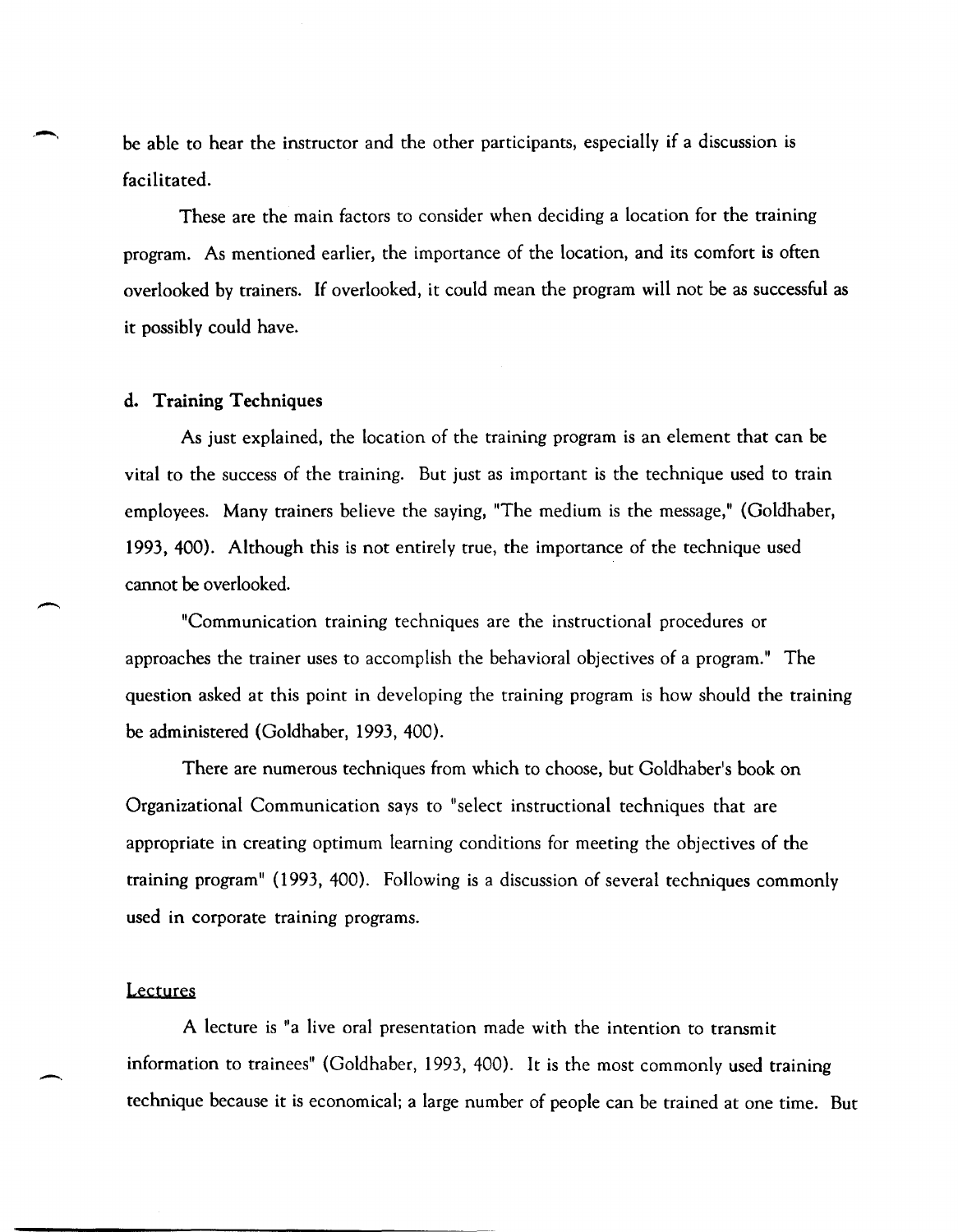it is probably the most misused technique also. If one were to study communication theory, one would learn that communication is a dynamic process, not a one,way, sender,receiver activity. Communication is an interactive process that actively involves both the sender and receivers. This fact is very important when discussing corporate training, because information is being communicated to employees. Training should allow for some type of interaction between the trainer and trainees (Goldhaber, 1993, 401).

Goldhaber suggests that lecturers provide copies or handouts with the necessary information to the trainees and spend several minutes summarizing it. After the summary, the trainer can form groups of trainees to allow for discussion and interaction (Goldhaber, 1993,401).

If, for economical reasons, the lecture is the best choice for training, it may be a good idea to intermix group discussions, activities, or question and answer sessions with the lecture. This would help break the monotony of the program, and would improve the overall effectiveness of the training.

#### Media Techniques

-,

 $\overline{\phantom{0}}$ 

There are several techniques from which to choose, all of which are used frequently and sometimes in combination. It is well known that many people learn more effectively when they are able to visually see intended results or responses. This is why all of the following techniques are usually very effective because they provide visual information and examples to trainees.

Film: It is suggested that when using a film that covers the desired concept, that it not cover too much information. It could possibly overload the trainees. It's also suggested to follow the film with a brief discussion of the concepts covered and trainees' reactions (Goldhaber, 1993,402). Trainers should always preview the film before showing it.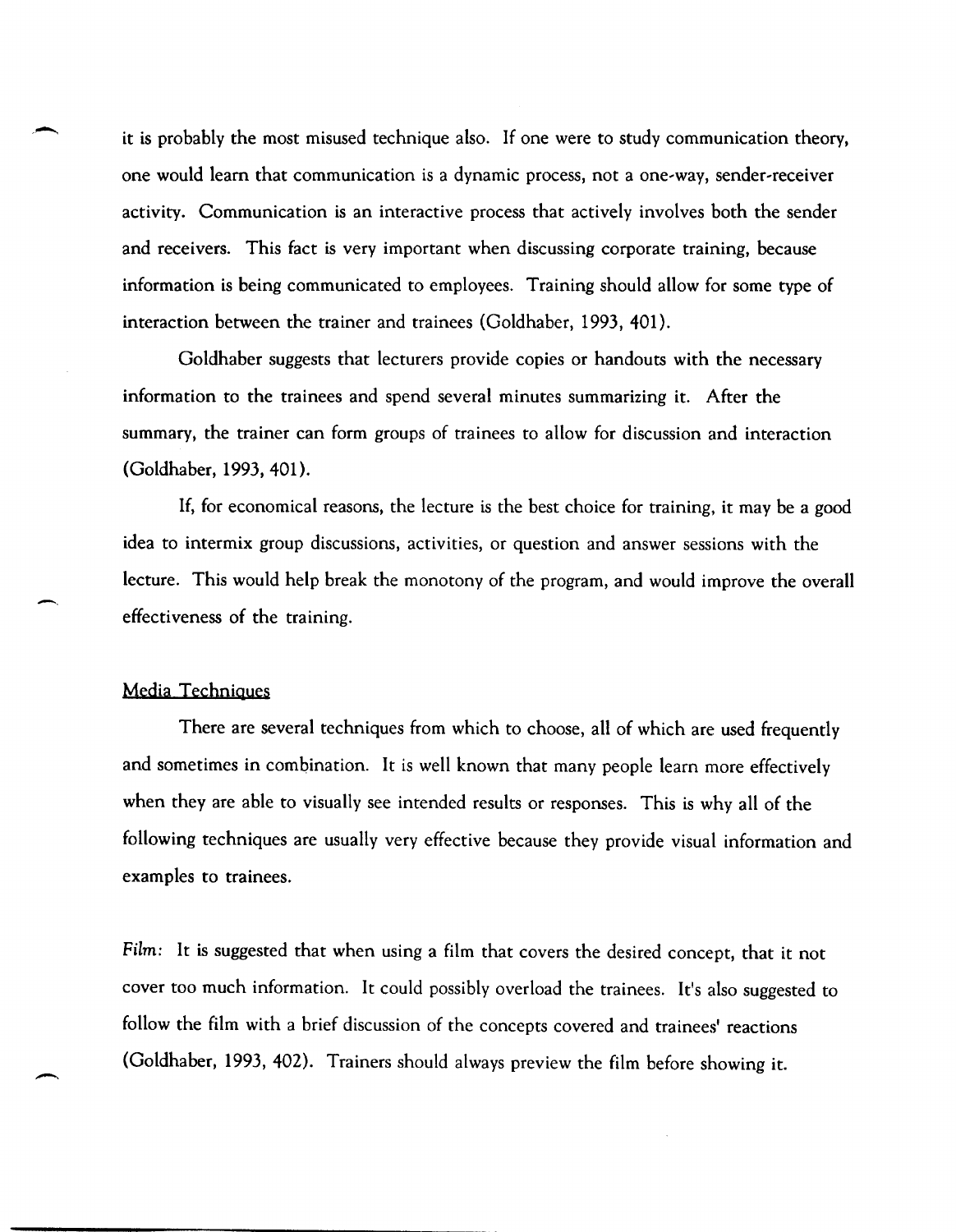*Videotape:* Depending on the type of training being conducted, videotapes can be the most effective tool used. One such example would be if public speaking, or group decision making training were being conducted. The individuals or groups could be videotaped, then watch and critique their performances as part of the training (Goldhaber, 1993, 402).

*Telelecture and Teleconferences:* "The telelecture is a conference-call system that allows a group of trainees to listen to one or more speakers from various places in the country," while teleconferences allow trainees to both hear and see the trainer or trainers. Usually the trainer calls or is called at a prescribed time, and the call is amplified through a loudspeaker. Listeners can respond individually through special microphones placed around the room. This technique is not always the best way to train employees, but it may be economical and useful if the desired trainer cannot be at the desired location, or if there is a severe time constraint influencing when training must take place (Goldhaber, 1993, 403).

*Projectors:* There are a variety of projectors available, all of which are used frequently. One of the most commonly used is the overhead projector, which allows the trainer to write on transparencies which all can see quite clearly without having to strain to see a chalkboard. Filmstrip projectors, which display a set of 35mm pictures are also commonly used.

*Chalkboard* and *Easel:* Most trainers have used a chalkboard or easel, especially if an overhead projector was not available. These are handy because trainers can quickly write down any information they wish. "It is especially useful during lectures and discussions to summarize comments, list ideas, and outline results" (Goldhaber, 1993, 403).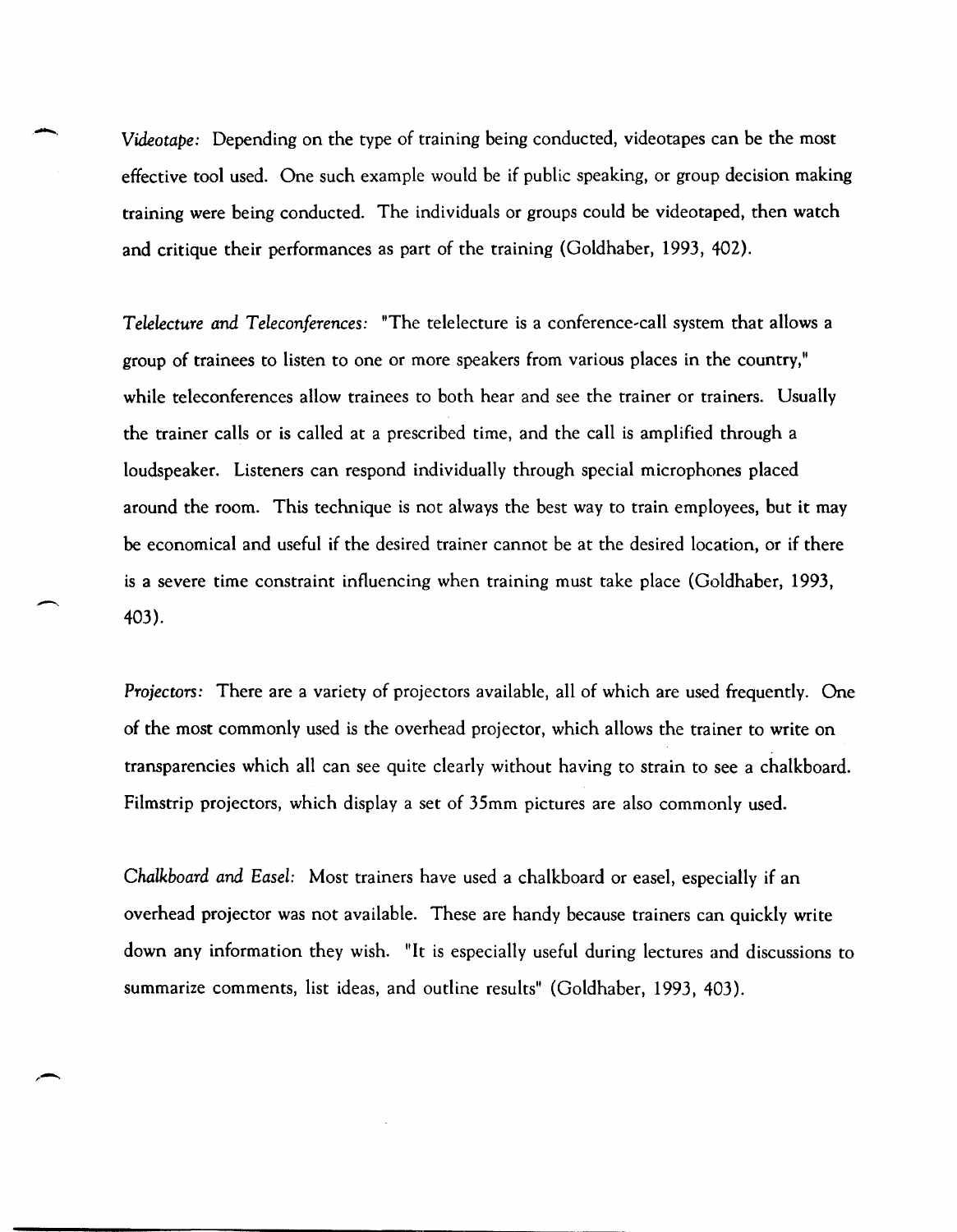## Games and Structured Experiences

Games and other structured activities are often successful because they require full participation from participants. "A game is a competitive experience played by participants in an environment simulating that of the organization" (Goldhaber, 1993, 404). A game can represent a conflict situation, a decision making process or other commonly faced situations. After the game, participants are usually brought together to discuss the game and their feelings or reactions about themselves and the other players.

"A structured experience is a collaborative experience-based learning situation in which learning goals are specified beforehand" (Goldhaber, 1993, 405). The most important part of this technique is the discussion which follows. Participants must process what was specified, then be able to relate it to their own organizational experiences. An example of a structured experience includes the "rumor clinic" which demonstrates how a message changes and is distorted as it is passed on to individuals.

## Case Study

A case study is usually a written document outlining specific organizational problems, many times real situations and problems faced by corporations. Participants are given time to read and analyze the situation, then are brought together to discuss the problem and their solutions (Goldhaber, 1993, 406).

#### Role Playing

This technique also involves real situation or problems often encountered in organizations. Participants are chosen to act out the problem. "Only the situation is provided for the actors; therefore, dialogue is generated spontaneously during the experience" (Goldhaber, 1993,407).

These are often very effective because they force participants to deal with a situation and develop a solution to a crisis they may truly face in the future.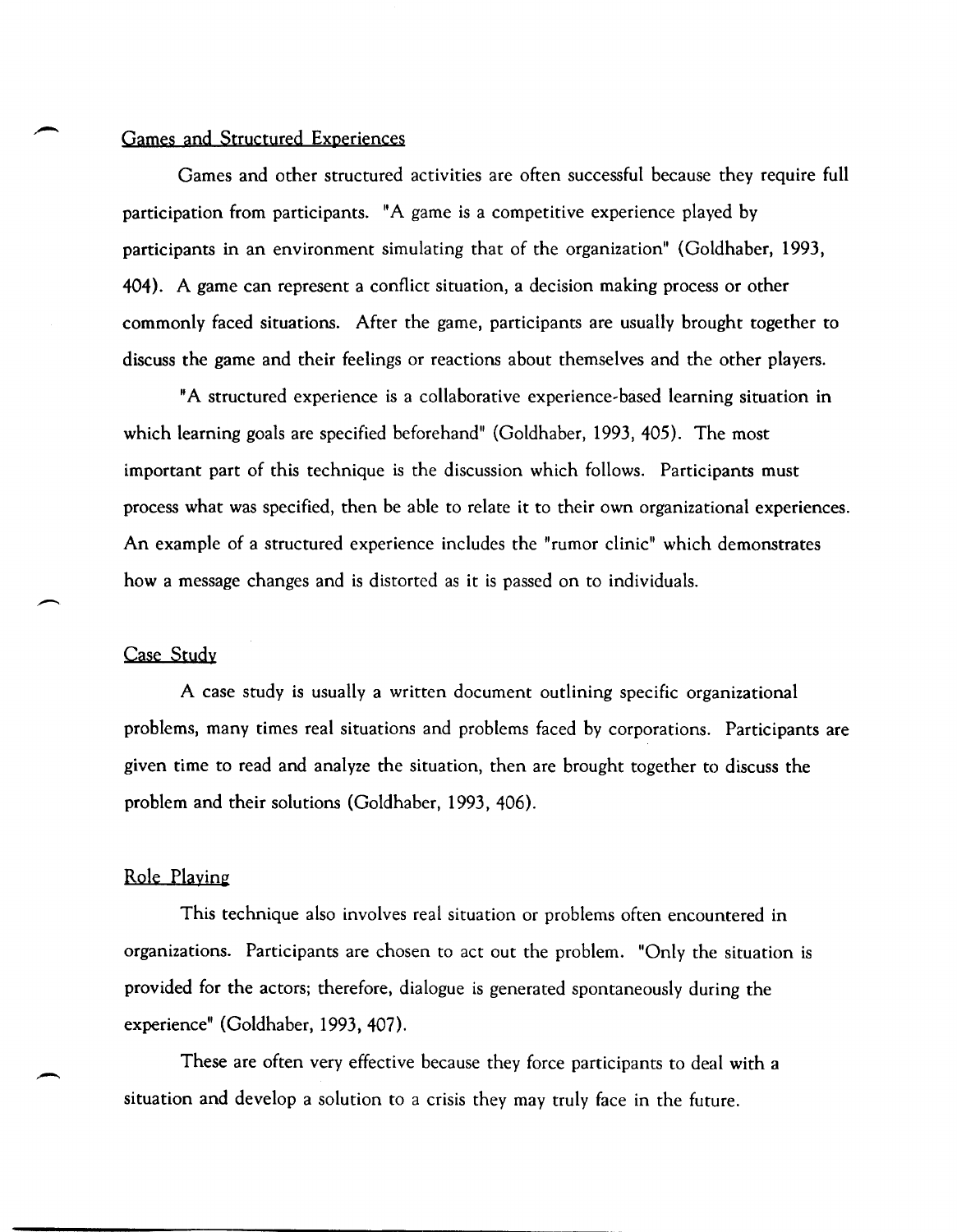As one can see, a variety of training techniques are available to trainers. Usually a mixture of several techniques is used in the most successful, effective training programs. No one technique is best, it just depends on the overall goals and objectives of the training program.

#### e. Training Evaluation

According to the Handbook of Training Evaluation and Measurement Methods, by Jack J. Phillips, evaluation of training activities is among the "hottest" issues in the human resource development field. Why is this so? Phillips says it's because there is more pressure today than ever before to produce results with human resource development programs. Training and development departments are struggling to meet demands from management for profit contributions and from participants who want a program that produces results (Phillips, 1983, vii).

Even though the evaluation process is so vital, many training professionals hesitate to conduct evaluation because it is often difficult and costly. But Phillips argues that "with all the tremendous growth and expenditures in this field, today's HRD [human resource department] professionals can no longer ignore the basic responsibility to evaluate programs and measure the results of their department's efforts" (Phillips, 1983, vii).

Training evaluation is such a detail oriented subject, it alone could be a research topic. But this paper will discuss the basic elements of evaluation. Phillip's book suggests that evaluation is a systematic process, and must be conducted both before, during and after the training process. There are several methods of evaluation from which to choose, "and these methods have to be tailored to the organization and to the proposed program" (Phillips, 1983,53).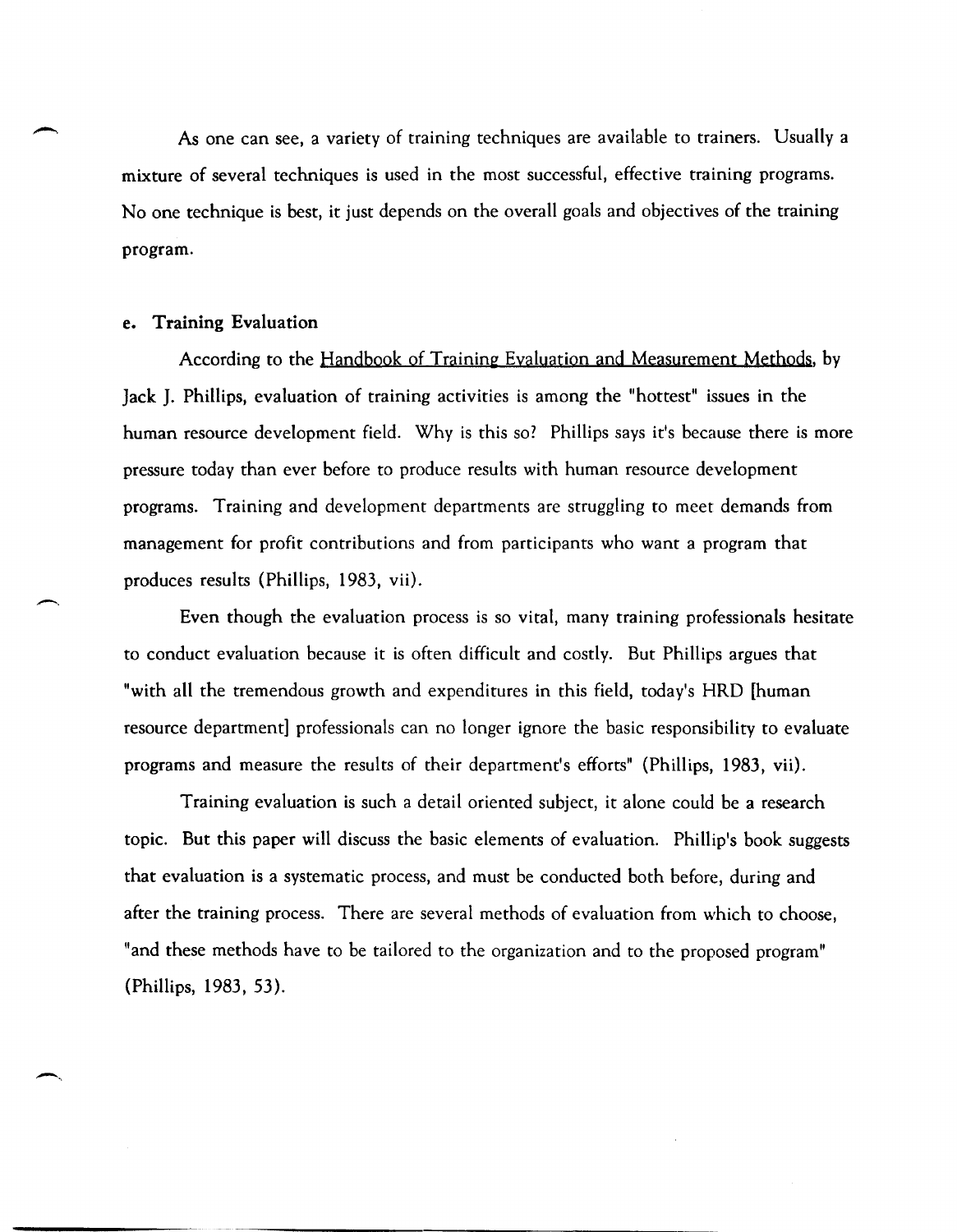Although there are a variety of methods, Phillips lists some of the most popular ones being:

1) precourse and post-course examinations

having participants take the same test both before and after the training, then comparing the results

2) participant feedback

having participants complete surveys or questionnaires about the training training at the conclusion of the program

3) feedback from others

receiving feedback from trainees' supervisors, or co-workers about their performance

4) participant follow,up

-

-

having participants follow-up their training by completing reports about how they have used new skills or techniques learned during training

5) performance contracts

having participants and supervisors develop a contract stating that new techniques learned in training will be used

To make the process even more complicated, there are a variety of evaluation instruments from which to choose when conducting any of the above mentioned methods. An instrument is a data-gathering tool. "It collects data on attitudes, learning, behavior change, or the results achieved from the program" (Phillips, 1983, 59). It is suggested that the instrument be designed before the actual training program is developed. This is because the training program is often altered while being conducted to address specific needs of the participants (Phillips, 1983, 59). The instruments used for collecting data usually are within one of the following categories: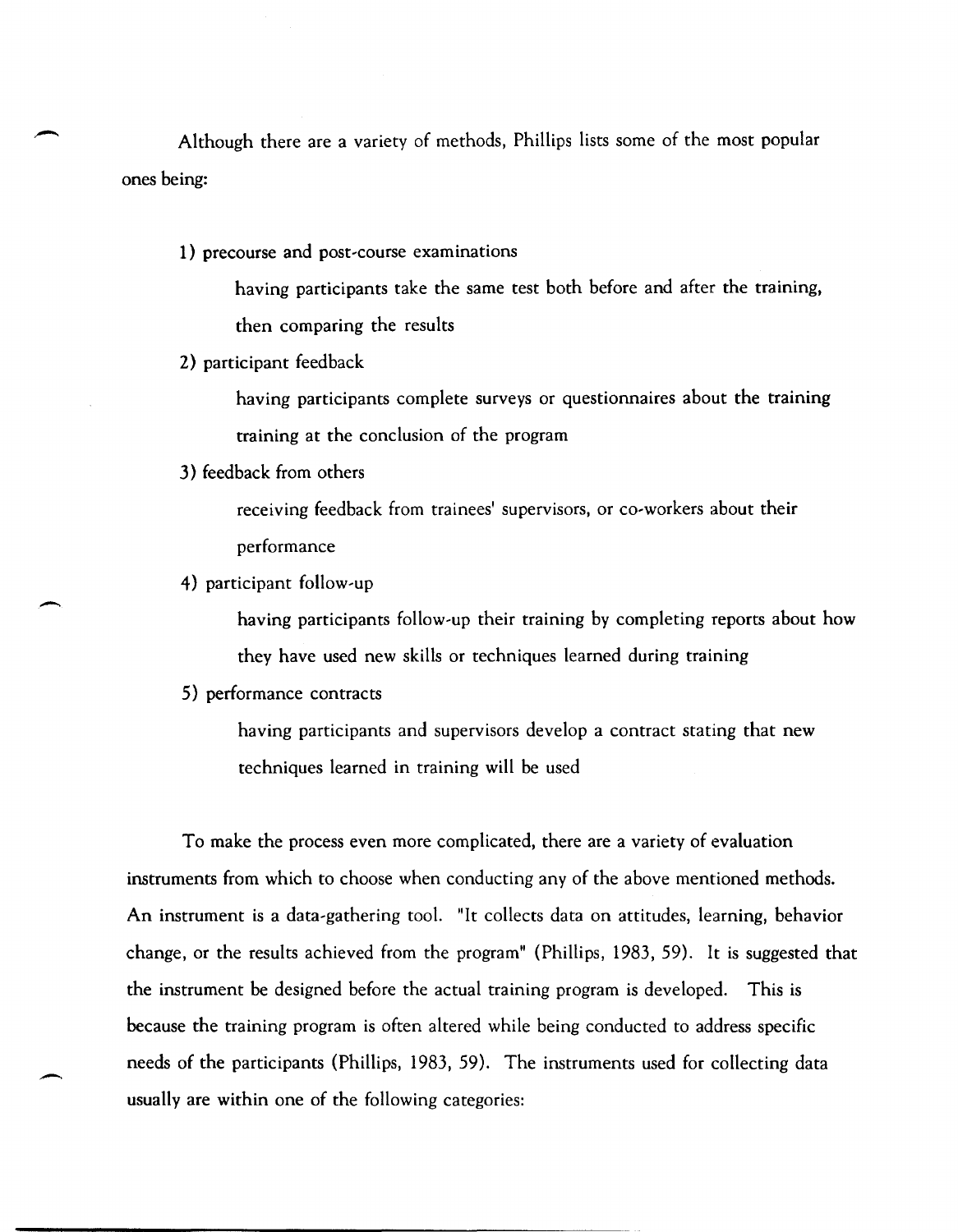- 1) questionnaires
- 2) attitude surveys
- 3) tests
- 4) interviews
- 5) observations
- 6) performance records

Questionnaires are probably the most common instrument used. There are a variety of questionnaire types, but most contain five basic types of questions: open-ended, a checklist (the employee checks any given answer that applies), a two,way question (such as a "yes or no"), multiple-choice, and ranking scales. Wording is very important when designing questionnaires because they can be designed to obtain a variety of information. Therefore, questions must be as specific as possible to satisfy the intended purpose.

An attitude survey is a type of questionnaire that assesses employees' attitudes toward work, policies, procedures or the organization in generaL

Tests are another commonly used instrument, especially pre and post test comparisons. Participants are given tests before training, then given the same tests after training. Evaluators look at any improvement in scores after the training program takes place.

Interviews are a very effective method of evaluation, but are not conducted often because of time constraints. They are effective because many people will provide more information in a personal setting. Many prefer to talk to someone rather than fill out any more "paperwork."

Observations are also common. Many times, evaluators observe the employees before, during or after training to assess any improvement in performance, knowledge or skill.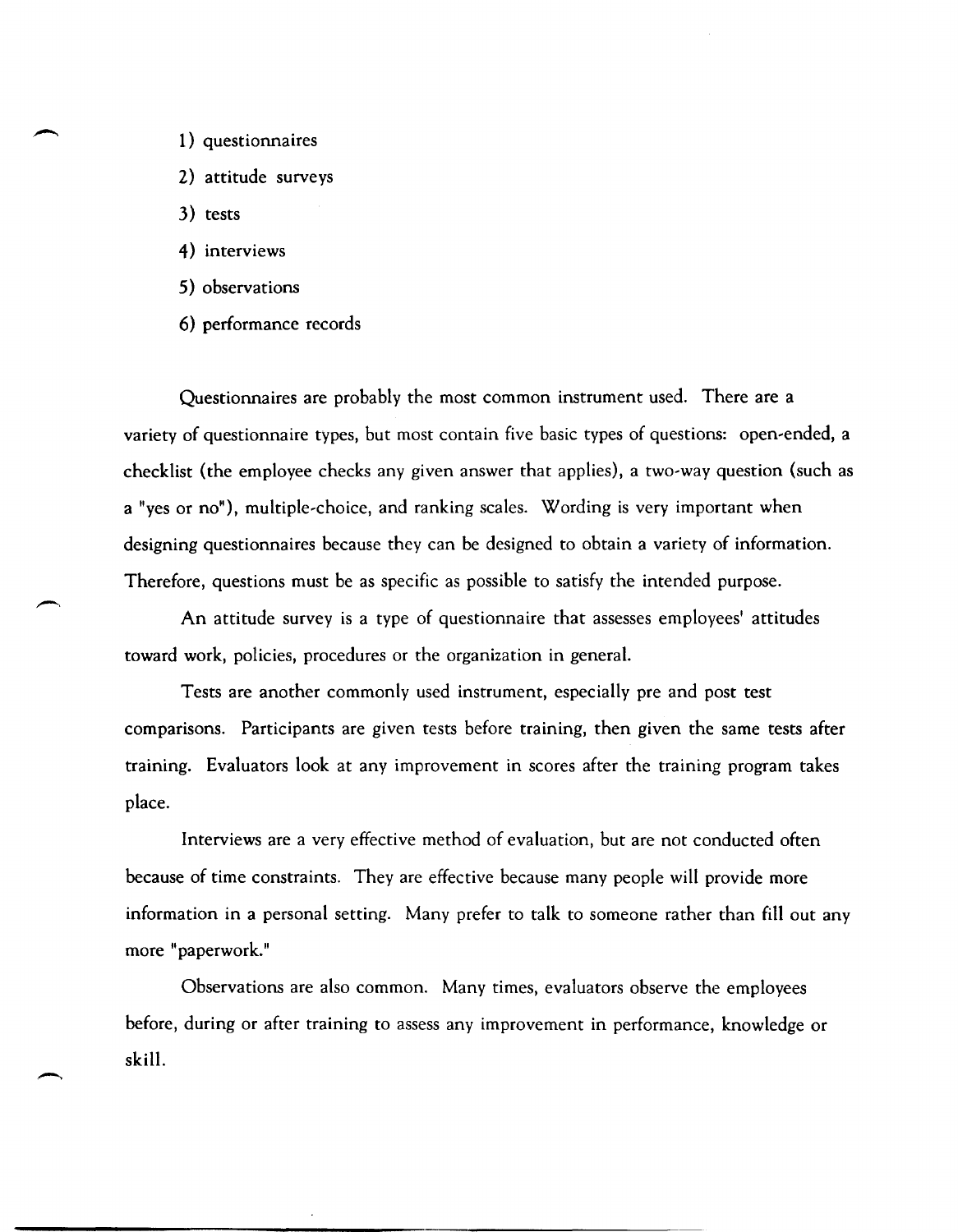Finally, many companies choose to evaluate their training programs by assessing the employees' performance records, such as performance appraisals conducted after the training program. Doing this enables management "to determine performance in terms of output, quality, costs, and time." Evaluators look at such factors as the percentage of quota achieved, productivity, total output, reports completed and efficiency (Phillips, 1983, 89).

Regardless of the type of instrument used, according to Phillips, there are basic principles which "can lead to a more effective instrument" (Phillips, 1983, 65).

The first of these principles is validity. This means the instrument measures what it is intended to measure. Reliability is the second principle. "A reliable instrument is one which is consistent enough that subsequent measurements of an item give approximately the same results" (Phillips, 1983, 69). The third principle is called "ease of administration." This simply means that the instrument should be easy to administer. "It should not be burdensome or difficult for the participant or the HRD specialist" (Phillips, 1983, 70). Instruction should be easily understood by the participant, and answers should be easily calculated by the administer.

Another important factor is that the instrument should be simple and brief. Phillips says "short objective, whenever practical, should be sought." He also suggests using the smallest number of questions needed to cover a topic. Finally, the instrument should of course be economical. If calculating the results is too costly, it could be difficult to make up the difference in productivity, or at least prove its worth to management.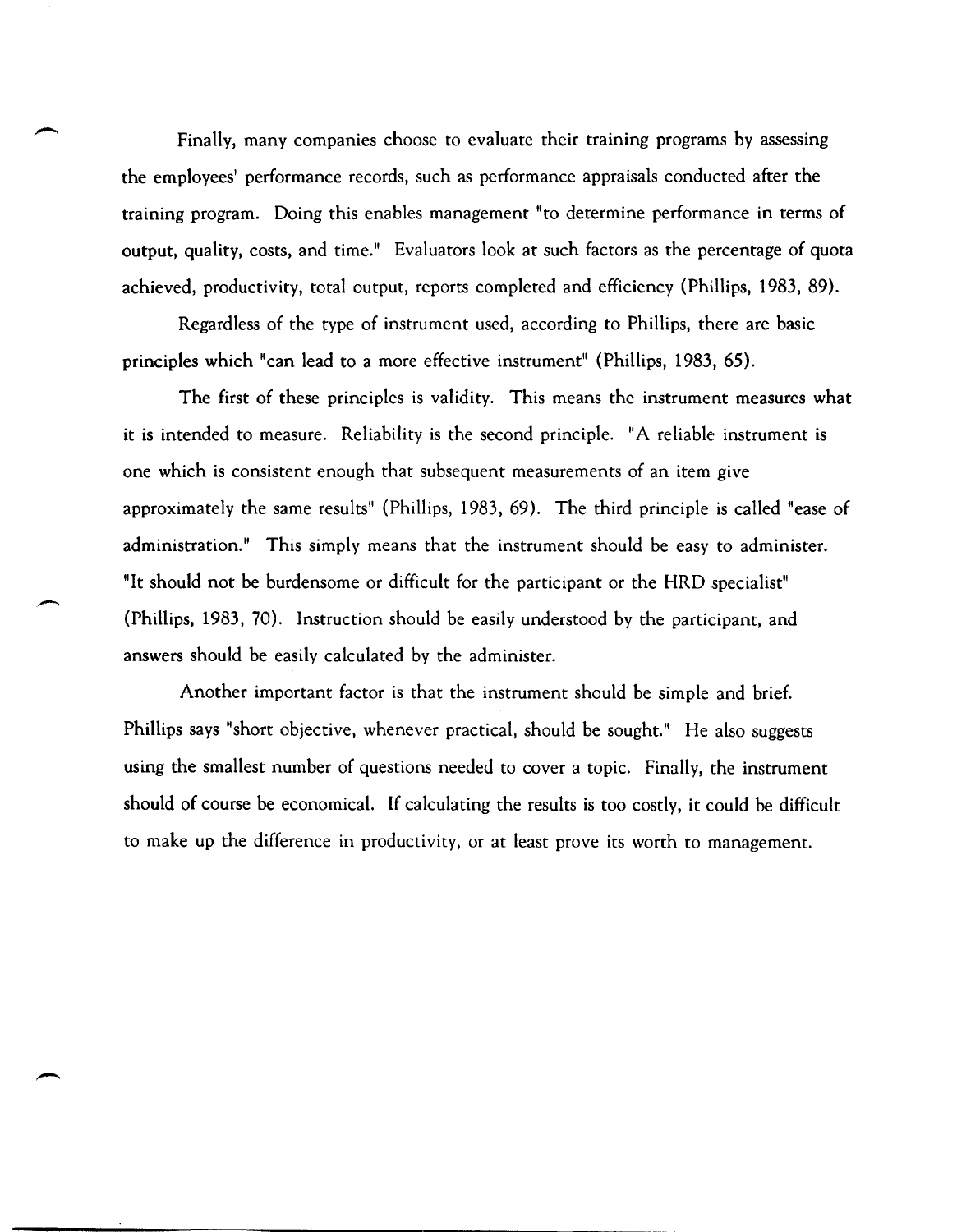## SUMMARY

Productivity and competitiveness are priorities of today's businesses. In order to be productive and competitive, organizations must develop training and development activities for their employees.

When developing a training and development program, it is important that the program be carefully planned. Taking the time to thoroughly plan the program increases the success rate, makes measuring the results easier, and increases management's support.

Other vital elements that must be considered when developing a training program include determining who needs training and what type of training is needed, the trainer's skills, and the location of the training program.

Probably the most vital training element is the type of training technique used. There are a variety of techniques from which to choose, but the goals and objectives of the program must be considered when determining the technique. Lectures, games or structured activities, case studies, role-playing, and a variety of media techniques such as films, tapes and teleconferences are available for training.

Finally, all training programs must be evaluated to determine its success. Of course there are a variety of evaluation methods, and a variety of instruments from which to choose when doing evaluation. Questionnaires, surveys, pre and post test, interviews and performance records are commonly used.

Because training and development activities are so vital to the success of today's organizations, it's important that all programs be carefully planned, and all elements should be carefully considered when planning. This will ensure the. success of the program and will increase the chance of upper-management accepting and supporting the program.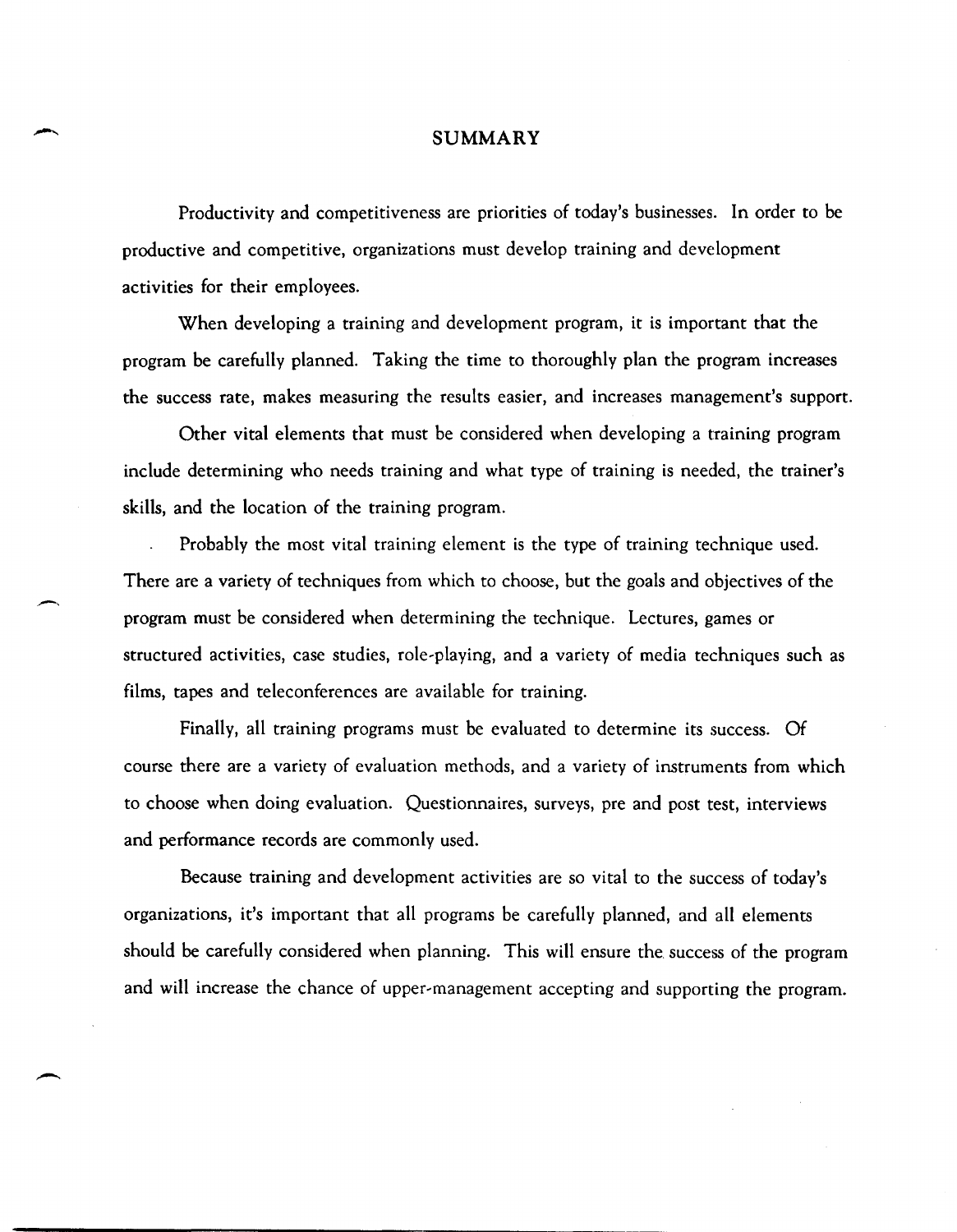Your Name Title Company Name Address City, State, Zip Date

Name (of person to whom the survey is being sent) Human Resource Manager or Personnel Director Company Name Company Address City, State, Zip

Dear \_\_\_\_\_\_\_\_\_\_\_\_\_\_\_\_ :

As you are probably aware, employee productivity is a major concern for businesses today. As technology continues to develop and expand, and as competition increases, it is more important than ever to be sure your company's employees are trained to do their job effectively and to be as productive as possible. A college degree no longer ensures that one will have the knowledge and skills needed in order to be productive over a long period of time.

Because of this reality, more and more businesses are realizing the importance of training their employees. I am currently doing research on corporate training and development activities conducted by businesses within East Central Indiana and am in need of information from your company.

Please fill out the enclosed survey and return it in the postage paid envelop. The survey is not long and will not take a great deal of time. This information could be very beneficial in determining several important elements related to corporate training and development and how it could be improved in East Central Indiana. Thank you for your time.

Sincerely,

Your Name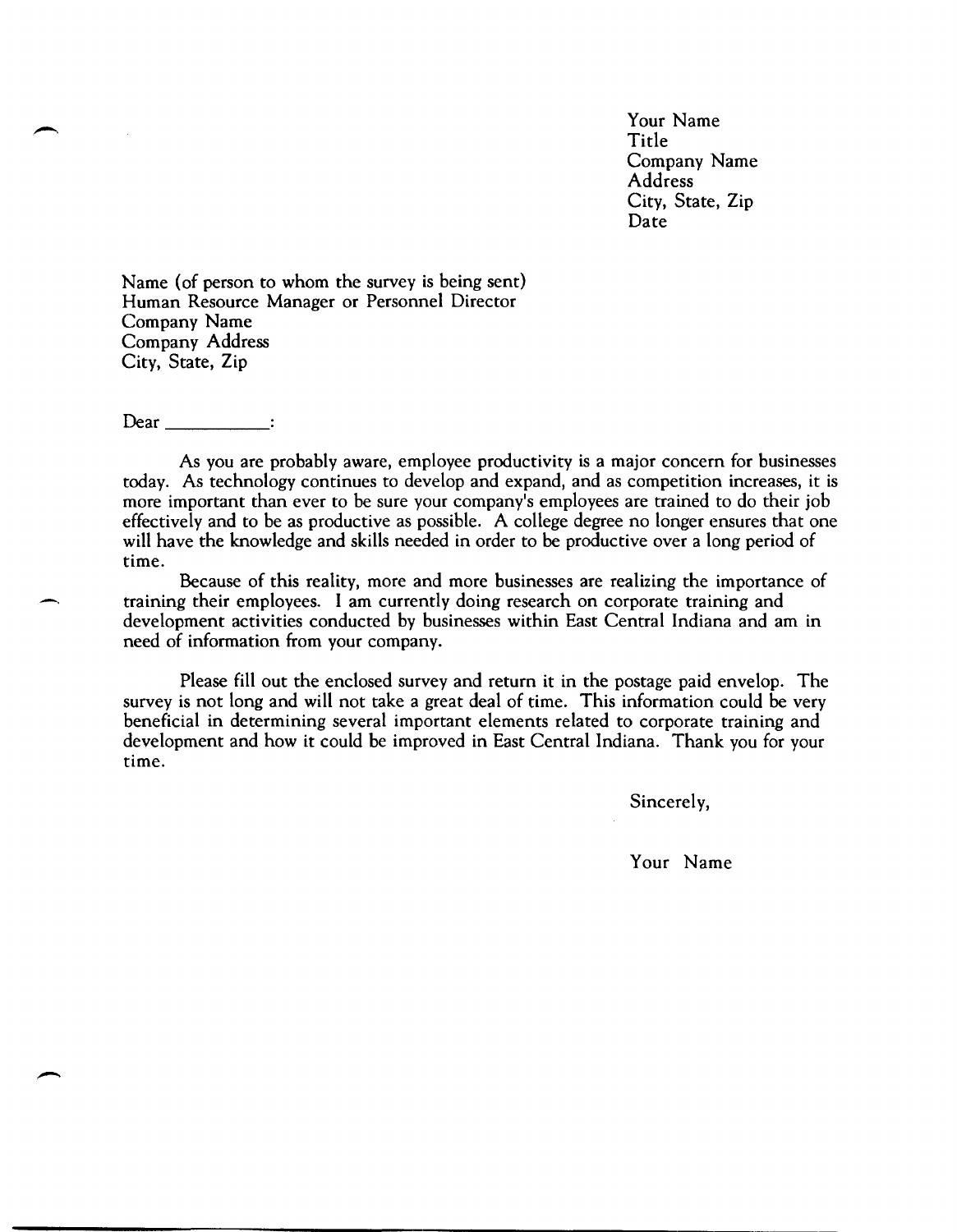# **TRAINING NEEDS SURVEY**

Please respond to the following questions by checking the appropriate answer to the best of your knowledge. Your time and input are appreciated.

1. Please indicate in which county your organization is located.

| a. Blackford | b. Delaware |
|--------------|-------------|
| c. Fayette   | d. Franklin |
| e. Grant     | f. Henry    |
| g. Jay       | h. Madison  |
| i. Randolph  | j. Rush     |
| k. Union     | l. Wayne    |
|              |             |

- 2. How many people does your organization employ?<br>  $0.499$ 
	- $\frac{0.499}{\sqrt{0.499}}$  500-1,000  $\frac{500-1,000}{1,001-2,000}$  $\frac{1,001-2,000}{2,001-5,000}$
	- \_\_ 10,0001 and above
- 3. Please check the primary area of business in which your organization is involved. (Check only one.)
	- \_\_\_\_\_\_ Manufacturing<br>\_\_\_\_\_\_ Transportation
	- \_\_\_\_\_\_ Transportation<br>Retail
	-

-.

-

- \_\_\_\_\_\_ Retail<br>\_\_\_\_\_\_ Service organizations Service<br>Finance
- \_\_ Other
- 
- 4. How often does your organization assess the training needs of employees?
	- a. Yearly
	- b. Semiannually
	- c. Quarterly
	- d. Never
	- e. Other (please specify) \_\_\_\_\_\_\_\_\_\_\_\_\_ \_
- 5. What is the best time to send employees to a training session?
	- a. 8 a.m. ' 5 p.m. (Monday,Friday)
	- b.  $8$  a.m.  $-5$  p.m. (Saturday)
	- c. After 5:30 (Monday, Thursday)
	- d. Other (please specify)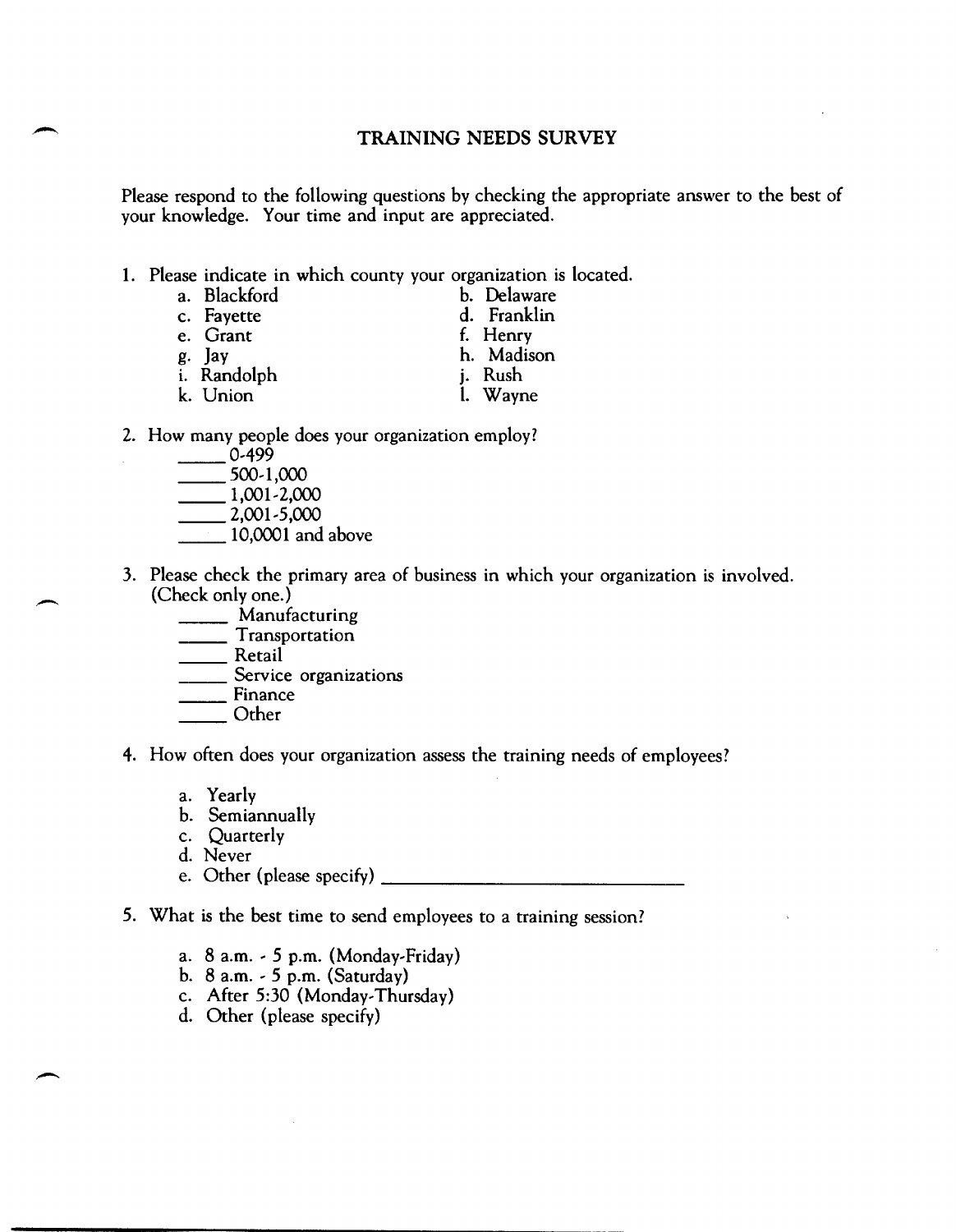- 6. Are your firm's training needs currently being met? Yes No If no, please indicate why.
	- a. Do not know what type of training is needed.
	- b. Cost of training is too high
	- c. Suitable training programs are not available.
	- d. Other (please specify)
- 7. In the past year, who has provided training programs for your organization. (Mark all that apply.)
	- a. In-house training department
	- b. Private consultants
	- c. Colleges/universities
	- d. Vocational schools
	- e. Joint training efforts {union and company}
	- f. Other {please specify}
- 8. Over the next five years, will your organization's training expenditures
	- a. Increase? b. Decrease?

-

- c. Remain the same?
- 9. Within your organization do you employ: (Please check when applicable.)
	- \_\_ Professionals {engineers, nurses, scientists, accountants, etc.}
	- **EXECUSE:** Sales Representatives
	- **Executives** (top policy level managers)
	- \_\_\_\_ Senior managers (top non-policy level managers)
	- \_\_\_\_\_ Middle managers
	- \_\_\_ First,line supervisors/foreman
	- Tirst-line supervisors/foreman<br>
	Secretarial/office employees (word and data processing, typing, etc. \_\_\_\_\_\_ Secretarial/office employees (word and data processing, t<br>\_\_\_\_\_\_ Production workers (machine and equipment operators)
	-
	- Troduction workers (machine and equipment operators)<br>
	Customer-service employees (desk clerks, service representatives, etc.)<br>
	Other (please specify) \_\_\_\_\_\_\_\_\_\_
	-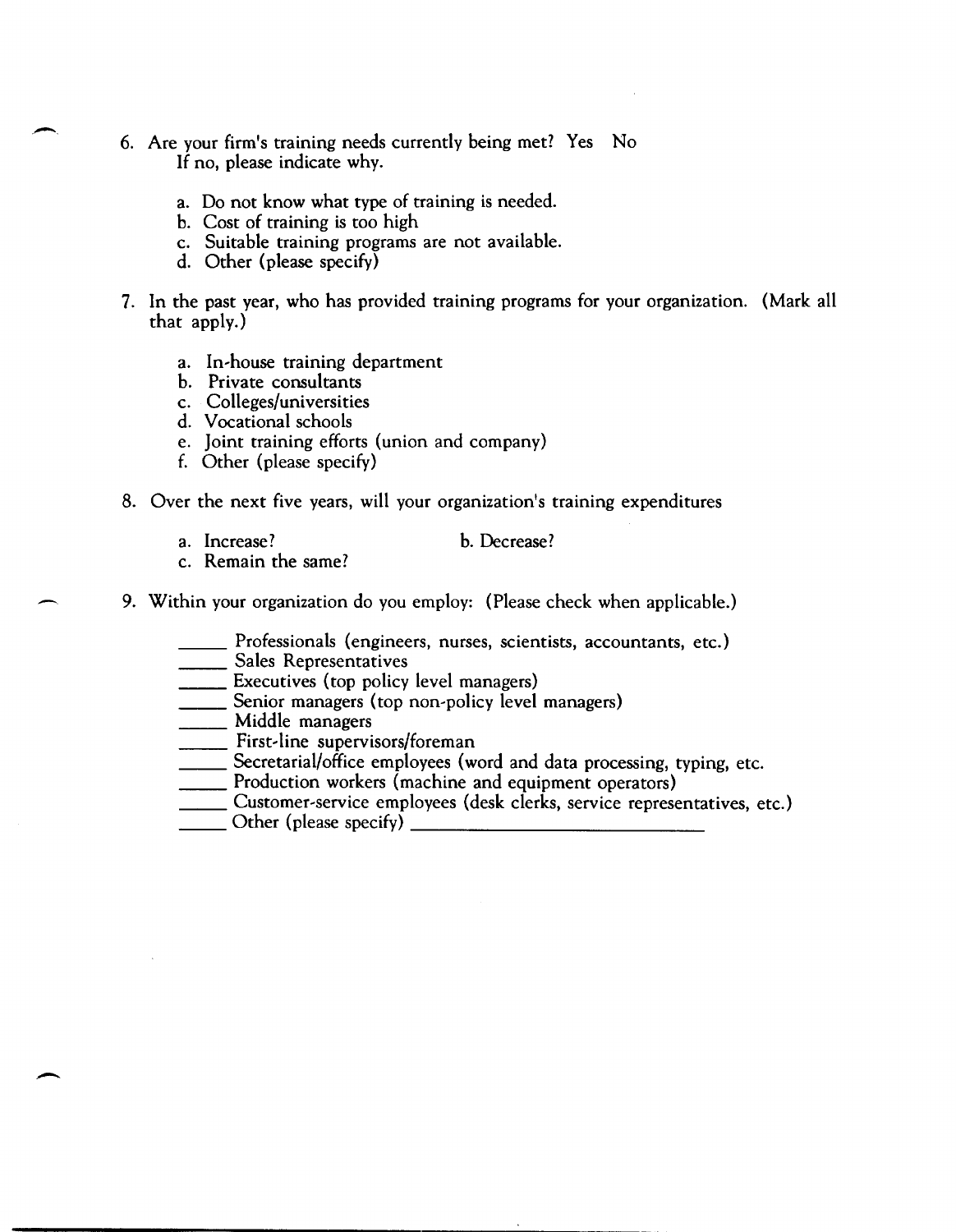Questions 10,12 involve the training conducted in your company. For the purpose of this survey, training refers to planned activities which provide the employee with skills, knowledge and/or attitude change which can be used on the job.

10. Of the people you employ, who receives training? (Check when applicable.)

- \_\_ Professionals
- \_\_\_\_\_\_ Professionals<br>\_\_\_\_\_\_ Sales Representatives \_\_\_\_\_ Sales Repr<br>\_\_\_\_\_\_ Executives
- 
- **\_\_\_\_\_\_\_** Executives<br>\_\_\_\_\_\_\_ Senior managers
- \_\_\_\_\_ Middle managers
- **The State of Tennishm State State** First-line supervisors/foreman First-line supervisors/forem<br>Secretarial/office employees
- 
- **Executarial/office enforce**<br> **Production workers**
- **with Terms**<br>
Customer service employees<br>
Customer service employees
- \_\_\_\_\_\_ Customer service empl<br>\_\_\_\_\_\_ Other (please specify)
- 11. Please check the skills in which your organization provides some form of training.
	- **EXECUTE:** Performance appraisal interview skills **\_\_\_\_\_** Performance appraisal in<br>Time management skills
	-
	- \_\_\_\_\_\_ Time managemer<br>\_\_\_\_\_\_ Leadership skills \_\_\_\_\_ Leadership skills<br>\_\_\_\_\_ Interpersonal skills
	-
	- \_\_\_\_\_\_ Stress management skills
	- \_\_\_\_\_\_ Group dynamics skills<br>\_\_\_\_\_\_ Public speaking skills
	-
	- $\frac{2}{\sqrt{2}}$  Public speaking skills  $\frac{1}{2}$

12. When training, which training techniques are used in your organization? (Please check all that apply.)

- Lecture
- \_\_\_\_\_\_ Discussion
- \_\_\_\_\_ Demonstration
- \_\_ Games/Simulation
- **Laboratory training (in the company)**
- \_\_\_\_\_\_\_ Video tapes
- 

-

 $\sum$  Other (please specify)  $\sum$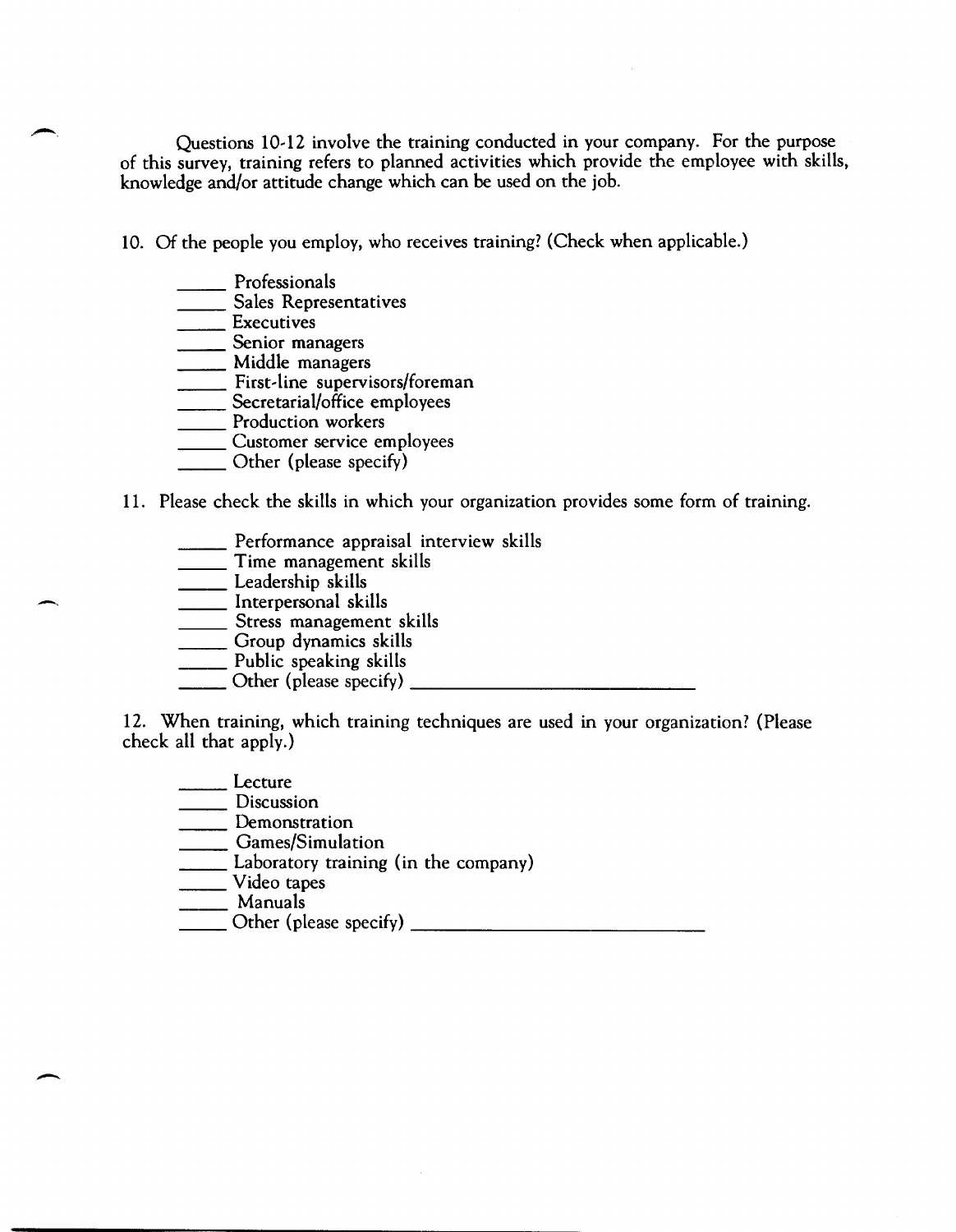- 13. Over the next five years, what areas of training will be most critical for your employees? (Mark all that apply.)
	- a. Computer literacy
	- b. Customer service
	- c. Personal enhancement
	- d. Communication: listening and oral communication
	- e. Basic skills (i.e. reading, writing)
	- f. Problem solving/creative thinking
	- g. Technical training
	-
	- h. All of the above<br>i. Other (please specify)
- 14. To what extent do you agree with the following statement:

Most employees within this organization support and willingly participate in training programs.

- a. Strongly agree
- b. Agree
- c. Undecided
- d. Disagree
- e. Strongly disagree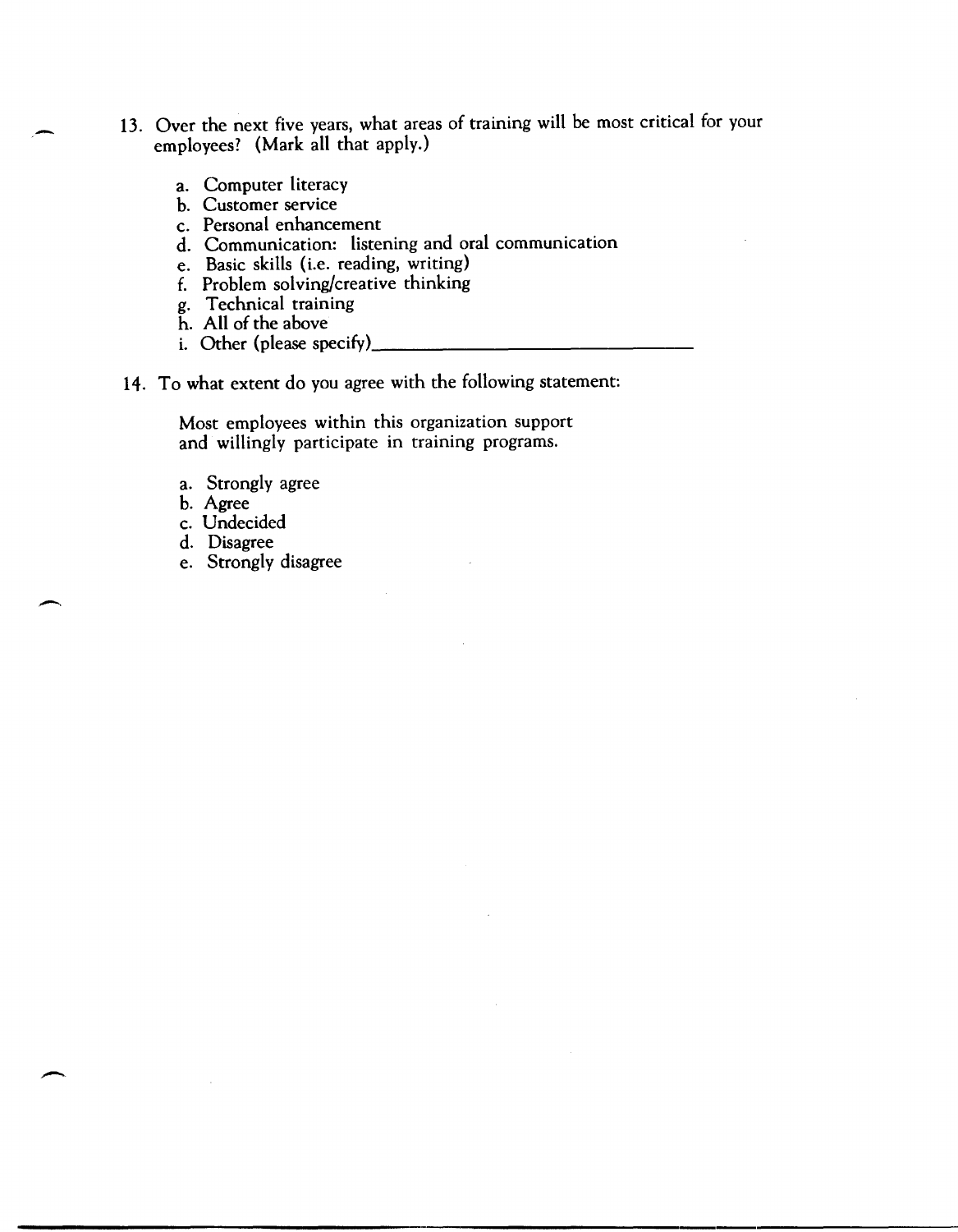#### REFERENCES

 $\overline{\phantom{a}}$ 

-

-

- 1) Conte, Christopher. (1991, October). A special news report on people and their jobs in offices, fields and factories. The Wall Street Journal, pp. AI.
- 2) Goldhaber, Gerald M. (1993). Organizational Communication. Madison, Wisconsin: Brown & Benchmark Publishers.
- 3) Johnson, Ronita B., Q'Mara, Julie. (1992, May). Shedding new light on diversity training. Training and Development. 45.
- 4) Ludeman, Kate. (1992, January). The art of choosing a consultant. Training and Development. 21~22.
- 5) Mirabile, Richard J. (1991, December). Pinpointing development needs: A simple approach to skills assessment. Training and Development. 19-22.
- 6) Munson, Lawrence S. (1984). How to Conduct Training Seminars. New York: McGraw~Hill Book Company.
- 7) Phillips, Jack J. (1983). Handbook of training evaluation and measurement methods. Houston, TX: Gulf Publishing Company.
- 8) Schoff, Gretchen H., and Robinson, Patricia A. (1984). Writing and designing operator manuals. Training and Development. 18.